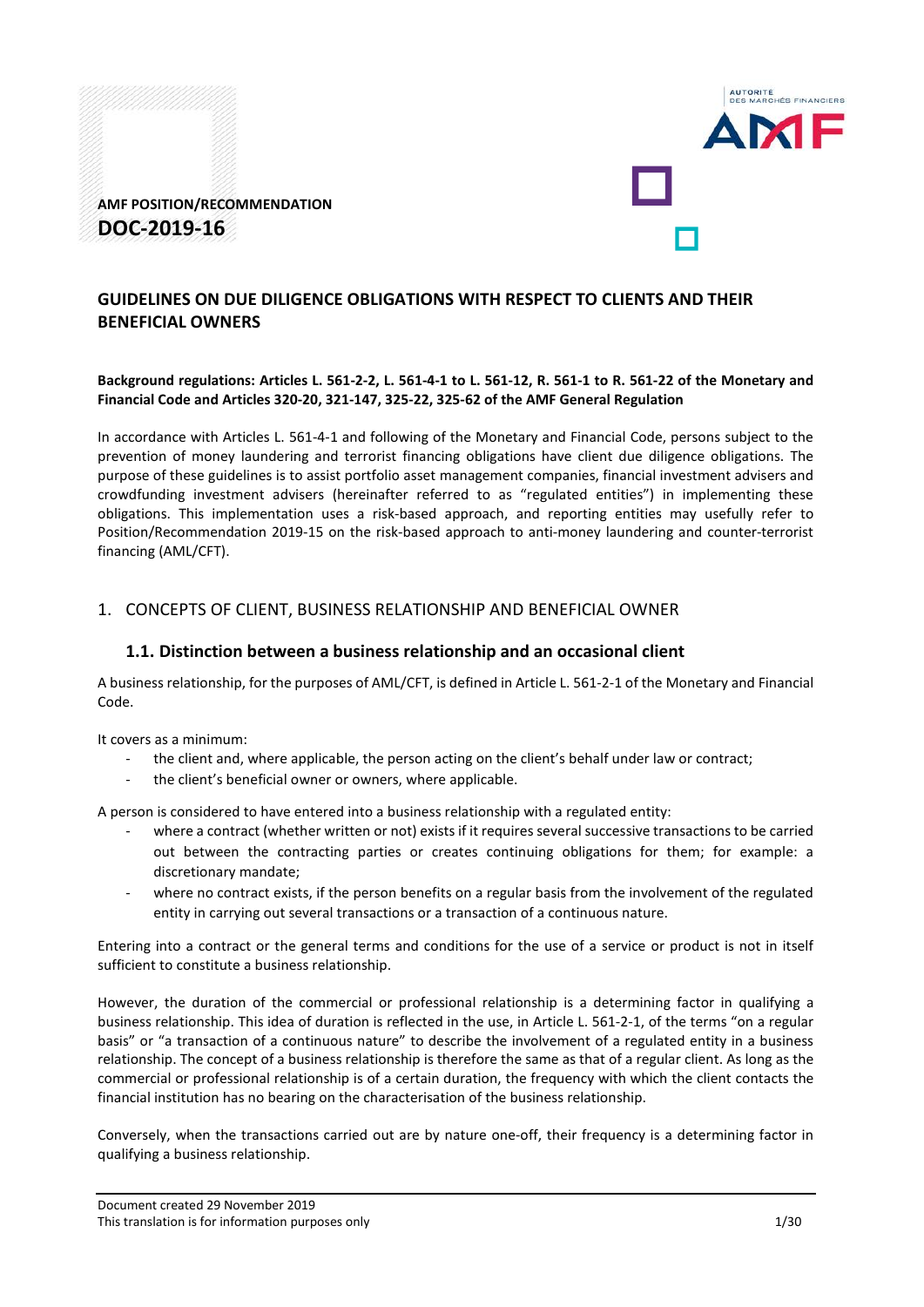

The regulated entity must distinguish between occasional clients and business relationships in its risk classification.

An occasional client, as referred to in Article L. 561-5 II of the Monetary and Financial Code and defined in Article R. 561-10 I of the same Code, is a "passing" client who contacts the regulated entity for the purpose of preparing or carrying out a one-off transaction or being assisted in preparing or carrying out such a transaction, whether carried out in a single transaction or in several transactions that appear to be interrelated. The regulated entity is required to carry out the same due diligence with regard to an occasional client in accordance with Article L. 561- 5 II and Article R. 561-10 II of the Monetary and Financial Code, in particular in the following cases:

- Where there is a suspicion that the transaction may involve money laundering or terrorist financing, including transactions that generate a suspicious transaction report;
- Or where the amount of the transaction or related transactions exceeds  $£15,000;$
- Or where the amount of the transaction or related transactions settled in cash exceeds €10,000;

# **1.2. Clients of investment management companies as defined in the Risk Factor Guidelines**

As stated in AMF Position 2019-14, the AMF complies with the European Supervisory Authorities' Joint Risk Factors Guidelines (JC 2017 37).

In accordance with sections 218 and 219 (reproduced below) of Chapter 9 of these Guidelines, which relate to investment fund providers, the client ("*customer*") of a portfolio asset management company is defined based on the method used to purchase units or shares in the collective investment managed by the portfolio asset management company:

*"The measures funds or fund managers should take to comply with their CDD obligations will depend on how the customer or the investor (where the investor is not the customer) comes to the fund. The fund or fund manager should also take risk-sensitive measures to identify and verify the identity of the natural persons, if any, who ultimately own or control the customer (or on whose behalf the transaction is being conducted), for example by asking the prospective investor to declare, when they first apply to join the fund, whether they are investing on their own behalf or whether they are an intermediary investing on someone else's behalf.* 

### *219. The customer is:*

*a) a natural or legal person who directly purchases units of or shares in a fund on their own account, and not on behalf of other, underlying investors; or* 

*b) a firm that, as part of its economic activity, directly purchases units of or shares in its own name and*  exercises control over the investment for the ultimate benefit of one or more third parties who do not control *the investment or investment decisions; or* 

*c) a firm, for example a financial intermediary, that acts in its own name and is the registered owner of the shares or units but acts on the account of, and pursuant to specific instructions from, one or more third parties (e.g. because the financial intermediary is a nominee, broker, multi-client pooled account/omnibus type account operator or operator of a similar passive-type arrangement); or* 

*d) a firm's customer, for example a financial intermediary's customer, where the firm is not the registered owner of the shares or units (e.g. because the investment fund uses a financial intermediary to distribute fund shares or units, and the investor purchases units or shares through the firm and the firm does not become the legal owner of the units or shares)."* 

Where the portfolio asset management company does not market the units or shares of collective investments directly but uses one or more investment services providers, FIAs or foreign distributors, the AMF considers that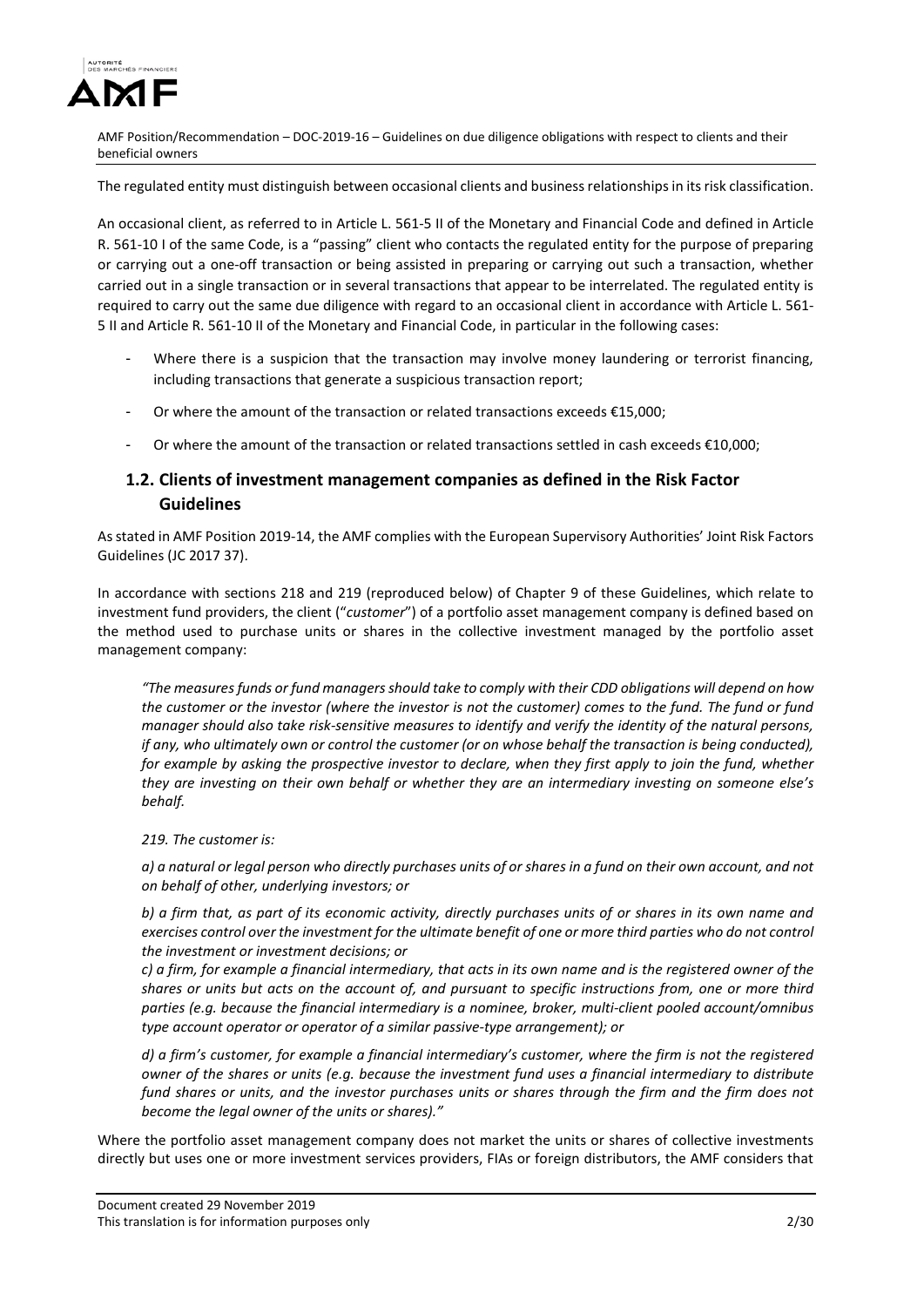

the client is defined according to the status of the person entered in the register as managing the collective investment unit or share registry:

Where the name of the end investor appears in the register as the official owner of the securities, the client in respect of whom the portfolio asset management company should apply the due diligence measures is that end investor (the shareholder or unitholder of the collective investment), in accordance with d) of section 219 of the Guidelines;

Where the name of a financial intermediary (e.g. a custodian account-keeper or a Euroclear member) acting in its own name and on behalf of the end investor appears in the register, the client in respect of whom the portfolio asset management company should apply the due diligence measures is that financial intermediary, in accordance with c) of section 219 of the Guidelines.

The definition of the portfolio asset management company's client, within the meaning of these Guidelines, i.e. "on the liabilities side" of the funds, has no bearing on the characterisation of a business relationship on the assets side. $1$ 

## **1.3. Beneficial owner**

One of the objectives in preventing the use of financial systems for money laundering and terrorist financing is to prevent, through sufficient transparency, the use of "shield" structures by money launderers and terrorist financers. It is therefore essential that regulated entities determine the natural persons who are to be considered as beneficial owners, under the conditions prescribed by the regulations.

The French legislator has defined "beneficial owner" in Article L. 561-2-2 of the Monetary and Financial Code as the natural person or persons:

- $\triangleright$  either who ultimately controls, directly or indirectly, the client when the client is a legal entity or a legal structure such as a trust or a fiduciary arrangement;
- $\triangleright$  or for whom a transaction is executed or an activity is carried out.

The beneficial owner is therefore one or more natural persons.

 $\overline{z}$  Is it mandatory to have a beneficial owner separate from the client?

Where the client is a natural person acting on his/her own account, he/she is the final and real beneficiary of the transaction. In this case, there is no separate beneficial owner.

Identifying the beneficial owner (or owners) is required when the client is not the beneficiary of the transaction, either because a legal entity is acting as a shield or because a natural person is acting on behalf of another.

Where the client is a company (**1.3.1**), a collective investment (**1.3.2**) or operates within the framework of a trust or any other comparable legal structure governed by foreign law (**1.3.3**), the beneficial owners are the natural persons who meet the criteria set out in Articles R. 561-1 to R. 561-3-0 of the Monetary and Financial Code.

### 1.3.1. The client is a company

If the client is a company, pursuant to the first paragraph of Article R. 561-1 of the Monetary and Financial Code, the regulated entity must consider as beneficial owner or owners:

either the natural person or persons who directly or indirectly hold more than 25% of the capital or voting rights of the company; the calculation of this percentage takes into account the holding chain, where applicable;

<span id="page-2-0"></span><sup>1</sup> AMF Position/Recommendation DOC-2019-15: Guidelines regarding the risk-based approach to anti-money laundering and counter-terrorist financing.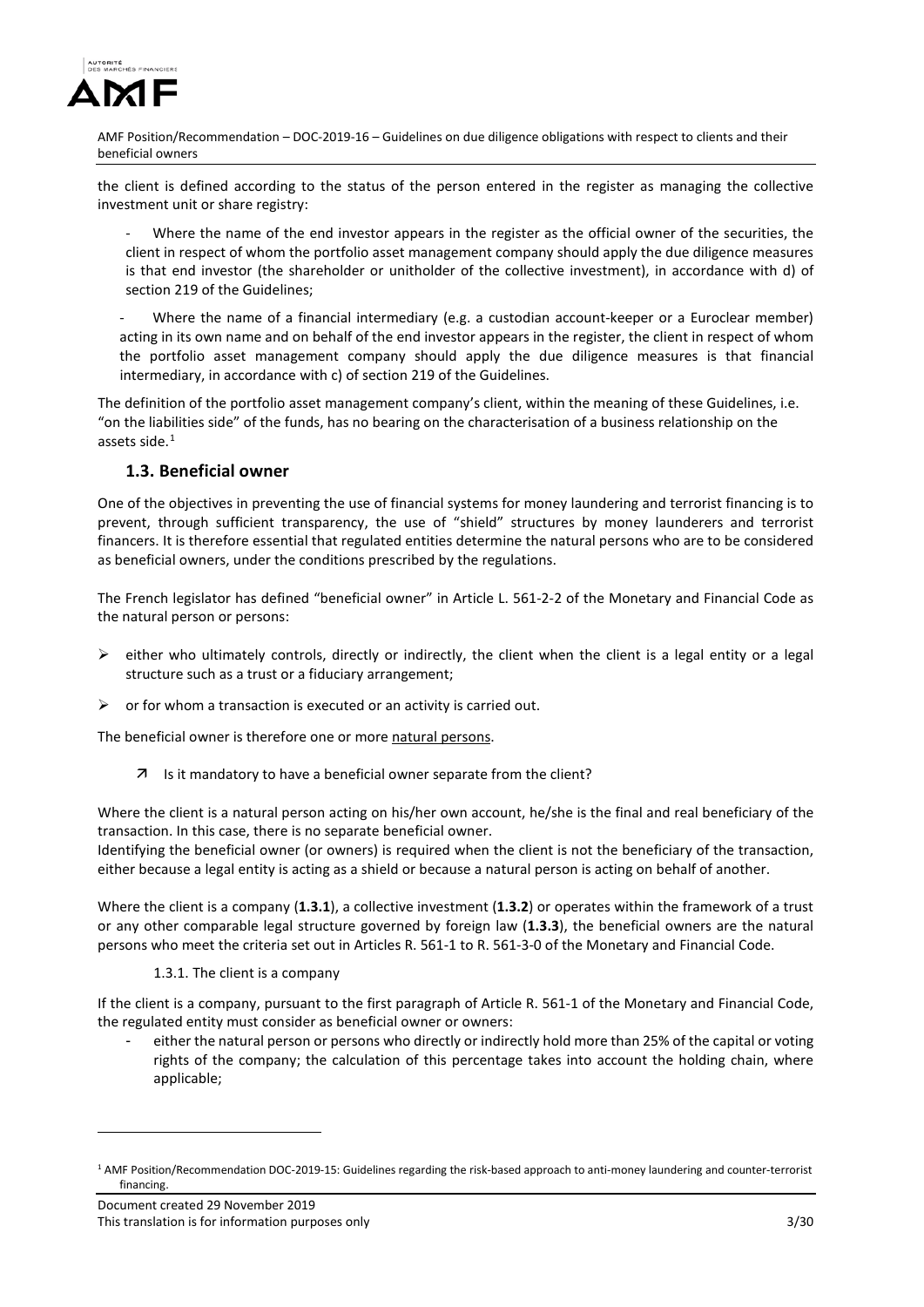

or the natural person or persons who exercise, by any other means, a power of control over the company within the meaning of Article L. 233-3 I 3° and 4° of the Commercial Code, i.e. where they effectively determine, through the voting rights they hold, the decisions made at this company's general meetings or where they are a partner or shareholder of this company and have the power to appoint or dismiss the majority of the members of this company's administrative, management or supervisory bodies.

**Concept of "beneficiary of last resort"**: Where no natural person has been identified according to the criteria set out in the first paragraph of Article R. 561-1 of the Monetary and Financial Code and the regulated entity has no suspicion of money laundering or terrorist financing against the client company, the second paragraph of Article R. 561-1 of the Monetary and Financial Code allows the regulated entity to determine a beneficial owner of last resort.

This beneficial owner of last resort is the legal representative of the company (e.g. the chief executive officer of public limited companies with a board of directors or the chairman of simplified joint-stock companies). If the legal representative is a legal entity, the beneficial owner is the natural person or persons who legally represent the legal entity.



The "Other Shareholders 5" box represents a highly fragmented group of natural person shareholders (less than 5% of the capital held by each shareholder). The assumption is that each of the shares carries a single voting right.

In such a situation, the firm must identify any beneficial owner or owners meeting the criteria set out in Article R. 561-1 of the Monetary and Financial Code.

In this example:

There is no natural person who meets the definition of beneficial owner in respect of a natural person who holds, directly or indirectly, more than 25% of the capital or voting rights of the client company.

However, the regulated entity concerned must determine whether certain shareholders who do not hold more than 25% of the capital or voting rights of the client company "exercise, by any other means, a power of control over the company", either because they effectively determine, through the voting rights they hold, the decisions made at that company's general meetings, or because they have the power to appoint or dismiss the majority of the members of that company's administrative, management or supervisory bodies.

The regulated entity must therefore consider the significance of the 22% stake held by shareholder 3 in relation to that of the other shareholders, if it exercises the power of control expressed in Article R. 561-1 of the Monetary and Financial Code.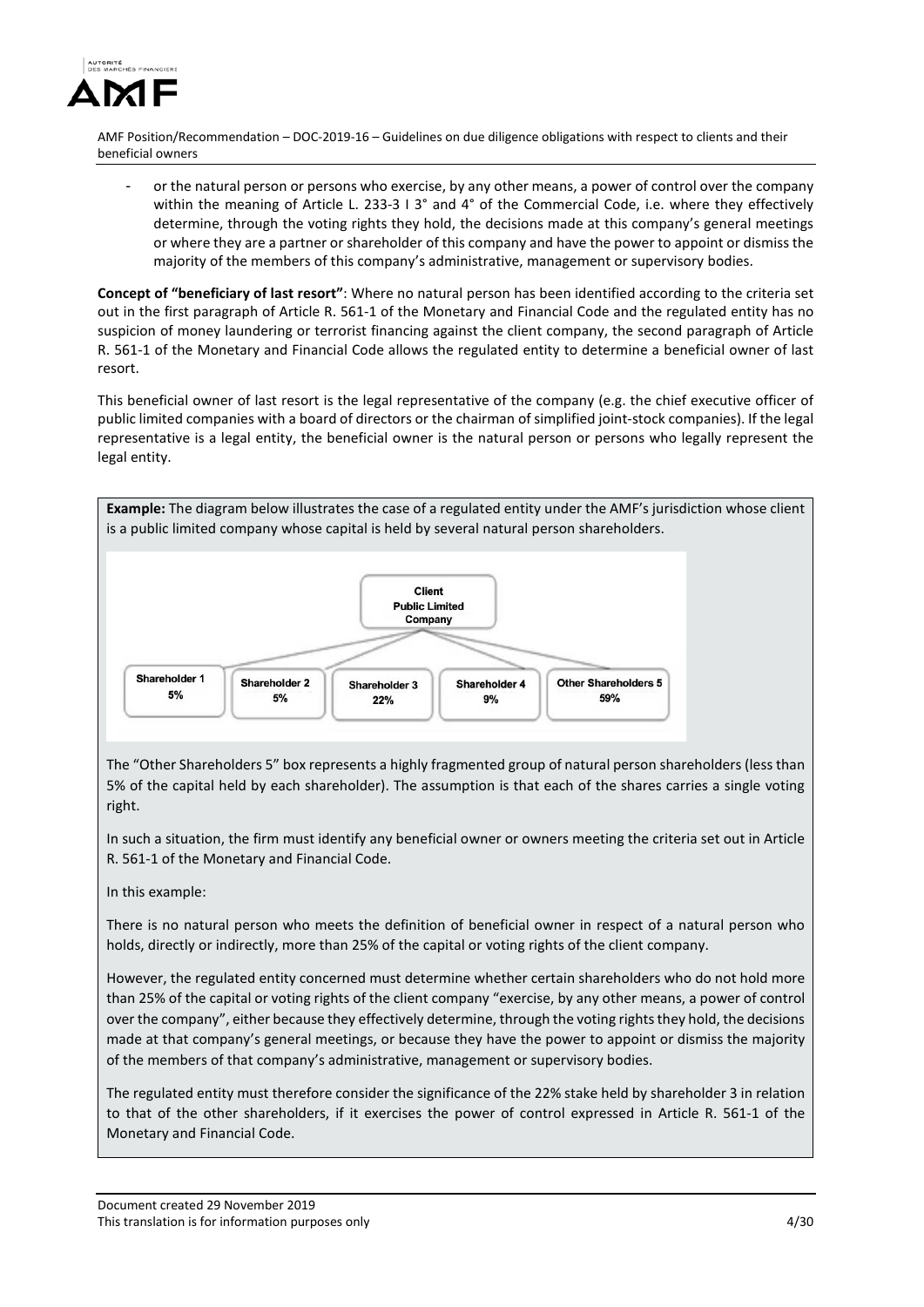

Where no natural person has been identified according to the criteria set out in the first paragraph of Article R. 561-1 of the Monetary and Financial Code and the regulated entity has no suspicion of money laundering or terrorist financing against the client company, the beneficial owner of last resort is the legal representative of the company (e.g. the chief executive officer of public limited companies with a board of directors or the chairman of simplified joint-stock companies).

1.3.2. The client is a collective investment

The client may be a French collective investment<sup>[2](#page-4-0)</sup> or its equivalent in foreign law.

Collective investments governed by French law take two legal forms:

- **Collective investments that do not have legal personality,** such as UCITS and retail investment funds set up as unit trusts, private equity funds, securitisation mutual funds, real estate investment funds, etc. Management of this type of collective investment and its representation with regard to third parties is carried out by an investment management company;
- **Collective investments with legal personality (legal form),** such as investment companies with variable capital, free partnership companies, real estate investment companies, investment companies with fixed capital, forestry investment companies, open-ended real estate investment companies, securitisation companies, etc. Management of this type of collective investment and its representation with regard to third parties is also<sup>[3](#page-4-1)</sup> carried out by an investment management company.

In accordance with Article R. 561-2 of the Monetary and Financial Code, the regulated entity must consider as the beneficial owner or owners<sup>[4](#page-4-2)</sup> the natural person or persons who:

- either hold, directly or indirectly, more than 25% of the units or shares or voting rights of the collective investment; the calculation of this percentage takes into account the holding chain (see section 1.3.5);
- or exercise, by any other means, a power of control over the collective investment within the meaning of Article L. 233-3 I 3° and 4° of the Commercial Code (i.e. where they effectively determine, through the voting rights they hold, the decisions made at this collective investment's general meetings or where they are a partner or shareholder of this collective investment and have the power to appoint or dismiss the majority of the members of this collective investment's administrative, management or supervisory bodies) or, if the collective investment is not a company, over the management company that manages this collective investment.

Where no natural person has been identified according to the above criteria and the regulated entity has no suspicion of money laundering or terrorist financing against the collective investment, the beneficial owner is:

where the collective investment is a company, the natural person or persons who are the legal representatives determined in accordance with the provisions of Article R. 561-1 (e.g. the chief executive officer of public limited companies with a board of directors or the chairman of simplified joint-stock companies) or, where the collective investment is managed by an investment management company, the natural person or persons who effectively manage that investment management company as defined in paragraph 4 of Article L. 532-9 II of the Monetary and Financial Code; or

<span id="page-4-1"></span><span id="page-4-0"></span> $^2$  The list of collective investments governed by French law is specified in Article L. 214-1 of the Monetary and Financial Code.<br><sup>3</sup> Except in the case of self-managed open-ended investment companies (one case to date) authorisation are delegated to an investment management company.

<span id="page-4-2"></span><sup>4</sup> In practice, the question of identifying the beneficial owner of the collective investment of an investment management company arises when this management company places an order on behalf of the CIU.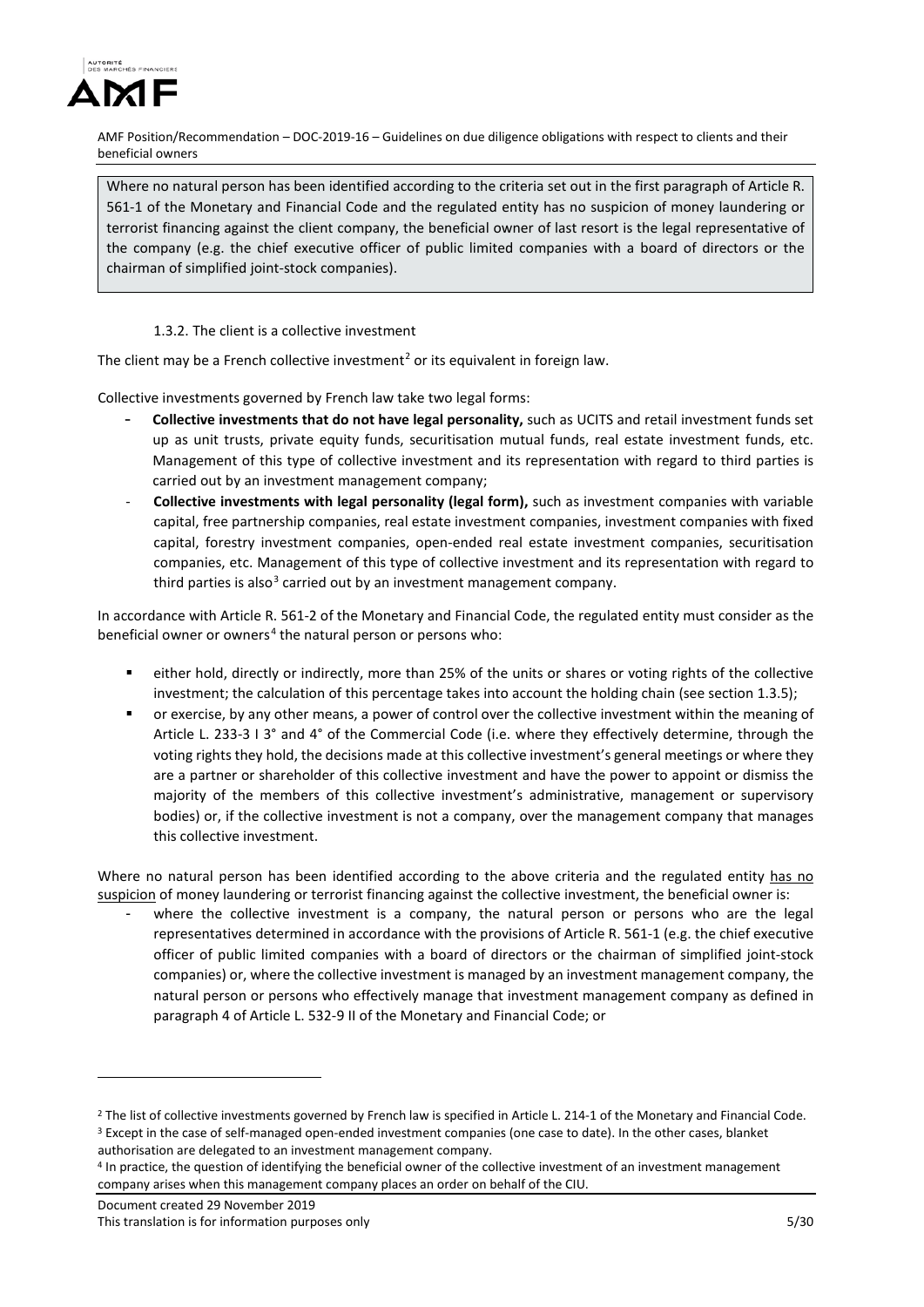

where the collective investment is not a company, the natural person or persons who effectively manage that portfolio asset management company.[5](#page-5-0)

#### Example 1: Collective investment without legal personality

The diagram below illustrates the case of a regulated entity under the AMF's jurisdiction whose "client" is a UCITS incorporated as an authorised unit trust governed by French law, managed and represented with regard to third parties by a portfolio asset management company (a public limited company with simple voting shares).



In such a situation, the regulated entity must identify any beneficial owners who meet:

- either the definition of a natural person or persons holding, directly or indirectly, more than 25% of the units of said unit trust;
- or the definition of a natural person or persons who exercise, by any other means, a power of control, within the meaning of Article L. 233-3 I 3° and 4° of the Commercial Code, over the portfolio asset management company representing said unit trust. In this case, this refers to the natural persons who, by virtue of the voting rights they hold, effectively determine the decisions made at the portfolio management company's general meetings or who have the power to appoint or remove the majority of the members of the portfolio management company's administrative, management or supervisory bodies.

Where no natural person has been identified according to the two criteria set out above and the regulated entity has no suspicion of money laundering or terrorist financing against the unit trust, the beneficial owner is that natural person or persons who effectively manage the portfolio management company.

## Example 2: Collective investment with legal personality

The diagram below illustrates the case of a regulated entity under the AMF's jurisdiction whose "client" is a UCITS incorporated as an authorised SICAV (open-ended investment company) governed by French law, managed and represented with regard to third parties by a portfolio asset management company (a public limited company with simple voting shares).



<span id="page-5-0"></span><sup>5</sup> As defined in paragraph 4 of Article L. 532-9 II of the Monetary and Financial Code.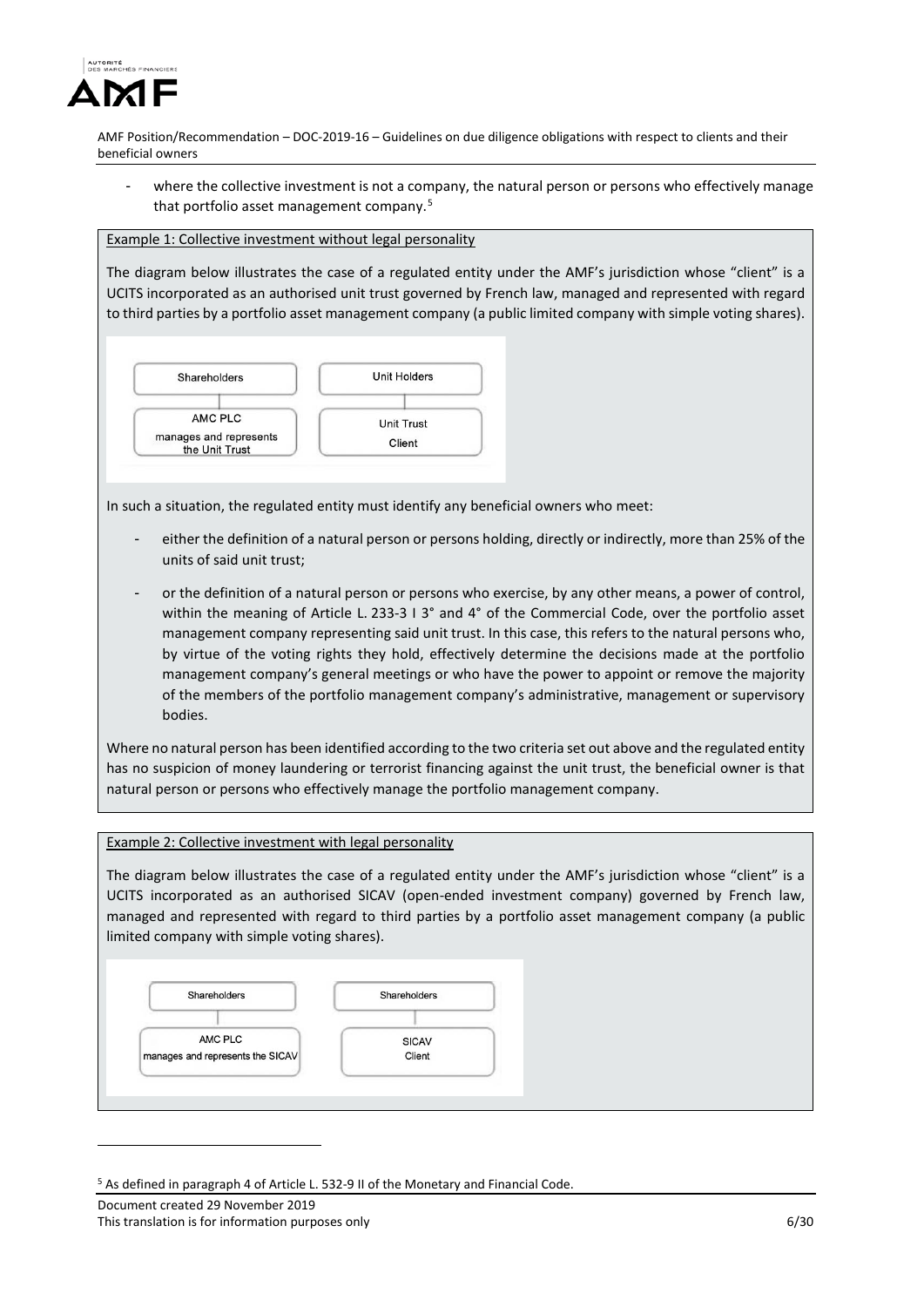

In this example, the regulated entity must identify any beneficial owners who meet either the definition of a natural person or persons holding, directly or indirectly, more than 25% of the shares or voting rights of the SICAV,<sup>[6](#page-6-0)</sup> or the definition of a natural person or persons who exercise, by any other means, a power of control over the SICAV because they effectively determine, through the voting rights they hold, the decisions made at the SICAV's general meetings, or because they have the power to appoint or dismiss the majority of the members of the SICAV's administrative, management or supervisory bodies.

Where no natural person has been identified during these investigations and the regulated entity has no suspicion of money laundering or terrorist financing against the SICAV, the second paragraph of Article R. 561- 2 of the Monetary and Financial Code allows the regulated entity to determine a beneficial owner of last resort. This beneficial owner of last resort is the natural person or persons who are the legal representatives of the SICAV (e.g. the chief executive officer if the SICAV is a public limited company or the chairman if the SICAV is a simplified joint-stock company) or, where the SICAV is managed by an investment management company, the natural person or persons who effectively manage that investment management company as defined in paragraph 4 of Article L. 532-9 II of the Monetary and Financial Code. If the legal representatives are legal entities, the beneficial owner is the natural person or persons who legally represent those legal entities.

Finally, it should be pointed out that, depending on the services provided and the transactions carried out, where a person mentioned in Article L. 561-2 6° of the Monetary and Financial Code does not have the collective investment as a client but has the portfolio management company as a client (this is the case in particular where this person provides the portfolio asset management company with the service of reception-transmission of orders on behalf of third parties or the service of order execution as part of the financial management of collective investments by the management company), then it is on the basis of the risk posed by the portfolio asset management company that client due diligence obligations are implemented, in particular identifying the beneficial owner(s).

## 1.3.3. The client is a legal entity other than a company or a collective investment<sup>[7](#page-6-1)</sup>

In accordance with Article R. 561-3 of the Monetary and Financial Code, if the client is a legal entity that is neither a company nor a collective investment, the regulated entity must consider as beneficial owner(s) those natural person(s) satisfying one of the following conditions:

- They hold, directly or indirectly, more than 25% of the capital of the legal entity (Article R. 561-3 1° of the Monetary and Financial Code);
- They are entitled, by virtue of a legal act designating them for this purpose, to become holders, directly or indirectly, of more than 25% of the capital of the legal entity (Article R. 561-3 2° of the Monetary and Financial Code);
- They have the power to appoint or dismiss the majority of the members of the legal entity's administrative, management, executive or supervisory bodies (Article R. 561-3 3° of the Monetary and Financial Code);
- They exercise by other means a power of control over the legal entity's administrative, management, executive or supervisory bodies (Article R. 561-3 4° of the Monetary and Financial Code).

Where no natural person has been identified as the beneficial owner according to these criteria and the regulated entity has no suspicion of money laundering or terrorist financing against the client, Article R. 561-3 allows the

<span id="page-6-0"></span><sup>6</sup> While ensuring that there is no control as referred to in Article R. 561-2, for example as a result of an "agreement" between certain shareholders of the SICAV.

<span id="page-6-1"></span><sup>7</sup> This category includes, in particular, associations, corporate foundations or economic interest groups.

Document created 29 November 2019 This translation is for information purposes only 7/30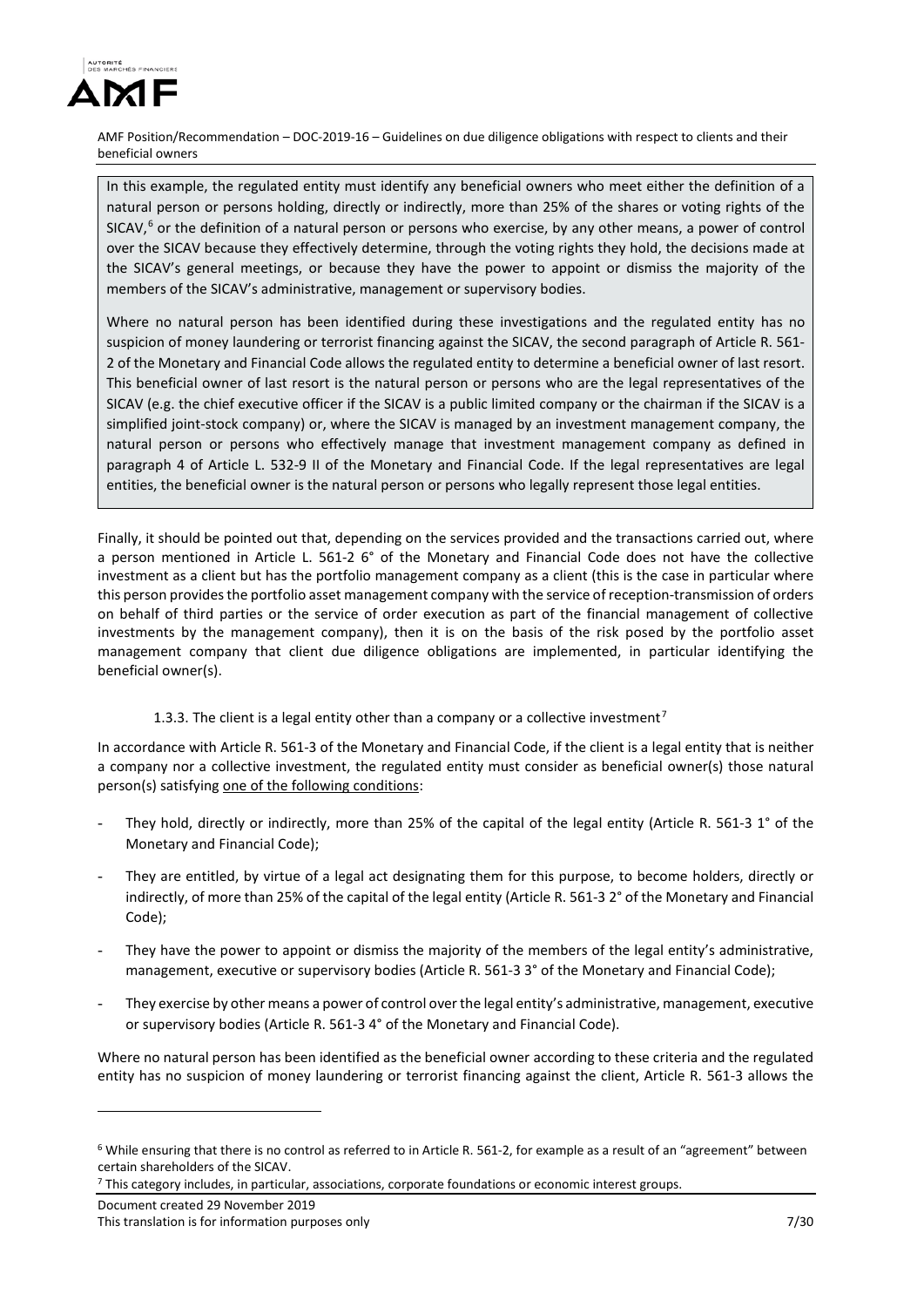

regulated entity to determine a beneficial owner of last resort. This beneficial owner of last resort is the natural person or persons who legally represent the legal entity. Accordingly, where the client is an association, a corporate foundation, an endowment fund or an economic interest group, the beneficial owner is:

a) The legal representative(s) of the association;

b) The chairman, chief executive officer and, where applicable, the member(s) of the foundation's management board;

c) The chairman of the endowment fund;

d) The natural person(s) and, where applicable, the permanent representative of legal entities appointed as directors of the economic interest group.

Example: The client of the regulated entity under the AMF's jurisdiction is an association declared in accordance with the Law of 1 July 1901.<sup>[8](#page-7-0)</sup>

Natural persons who are members of the association and who enjoy or could be required to enjoy, at any time during the life of the association, a right of repossession<sup>[9](#page-7-1)</sup> over their personal contributions,<sup>[10](#page-7-2)</sup> whether this right of repossession is enshrined in the articles of incorporation or results from a decision taken by the general meeting, must be considered as beneficial owners within the meaning of Article R.561-3 of the Monetary and Financial Code in respect of persons who are entitled, by virtue of a legal act designating them for this purpose, to become owners of more than 25% of the association's capital.

1.3.4. The client operates within the framework of a trust or any other comparable legal structure governed by foreign law

In accordance with Article R. 561-3-0 of the Monetary and Financial Code, if the client operates within the framework of a trust<sup>[11](#page-7-3)</sup> or any other comparable legal structure (special-purpose assets) governed by foreign law,<sup>[12](#page-7-4)</sup> the regulated entity under the AMF's jurisdiction must consider as a beneficial owner any natural person satisfying one of the following conditions:

- He/she has the capacity of settlor, trustee, beneficiary or third-party protector under the conditions provided for in Title XIV of Book III of the Civil Code, or settlor, administrator, beneficiary or protector in the case of trusts or any other comparable legal structure governed by foreign law;
- He/she holds, directly or indirectly, more than 25% of the property, rights or collateral included in a trust estate or in any other comparable legal structure governed by foreign law;
- He/she is entitled, by virtue of a legal act designating him/her for this purpose, to become a holder, directly or indirectly, of more than 25% of the property, rights or collateral included in the trust estate or in any other comparable legal structure governed by foreign law;
- He/she belongs to the category of persons in whose main interest the trust or other comparable legal structure governed by foreign law was established or operates, where the natural persons who are beneficiaries of the trust or other comparable legal structure have not yet been designated;
- He/she exercises by other means a power of control over the property, rights or collateral included in a trust estate or any other comparable legal structure governed by foreign law.

<u>.</u>

Document created 29 November 2019 This translation is for information purposes only **EXALL SERVICE SERVICE SERVICE SERVICE SERVICE SERVICE SERVICE S** 

<span id="page-7-0"></span><sup>8</sup> The regulated entity must check this point.

<span id="page-7-1"></span> $9$  The right of repossession means the possibility for a member of an association to repossess or recover his/her contribution, whether physical or in cash.

<span id="page-7-2"></span> $10$  When a person transfers ownership or enjoyment of property to an association, he/she makes a contribution.

<span id="page-7-3"></span><sup>&</sup>lt;sup>11</sup> Trusts were introduced into the [Civil Code](http://fr.wikipedia.org/wiki/Code_civil_fran%C3%A7ais) (Articles [2011](http://www.legifrance.gouv.fr/WAspad/UnArticleDeCode?code=CCIVILL0.rcv&art=2011) and following) by the [law of 19 February 2007.](http://www.legifrance.gouv.fr/WAspad/UnTexteDeJorf?numjo=JUSX0609640L) A trust is defined as "a transaction whereby one or more settlors transfer property, rights or collateral, or a set of property, rights or collateral, present or future, to one or more trustees who, holding them separate from their own assets, act for a specific purpose for the benefit of one or more beneficiaries".

<span id="page-7-4"></span><sup>12</sup> The category of special-purpose assets governed by foreign law includes, but is not limited to, the British *trust*, the German *Treuhand*, the Mexican *fideicomisos*, the Swiss *fiducie*, the Canadian *trust/ficucie*, the Liechtenstein *fondation*, the *wakf* in Islamic law.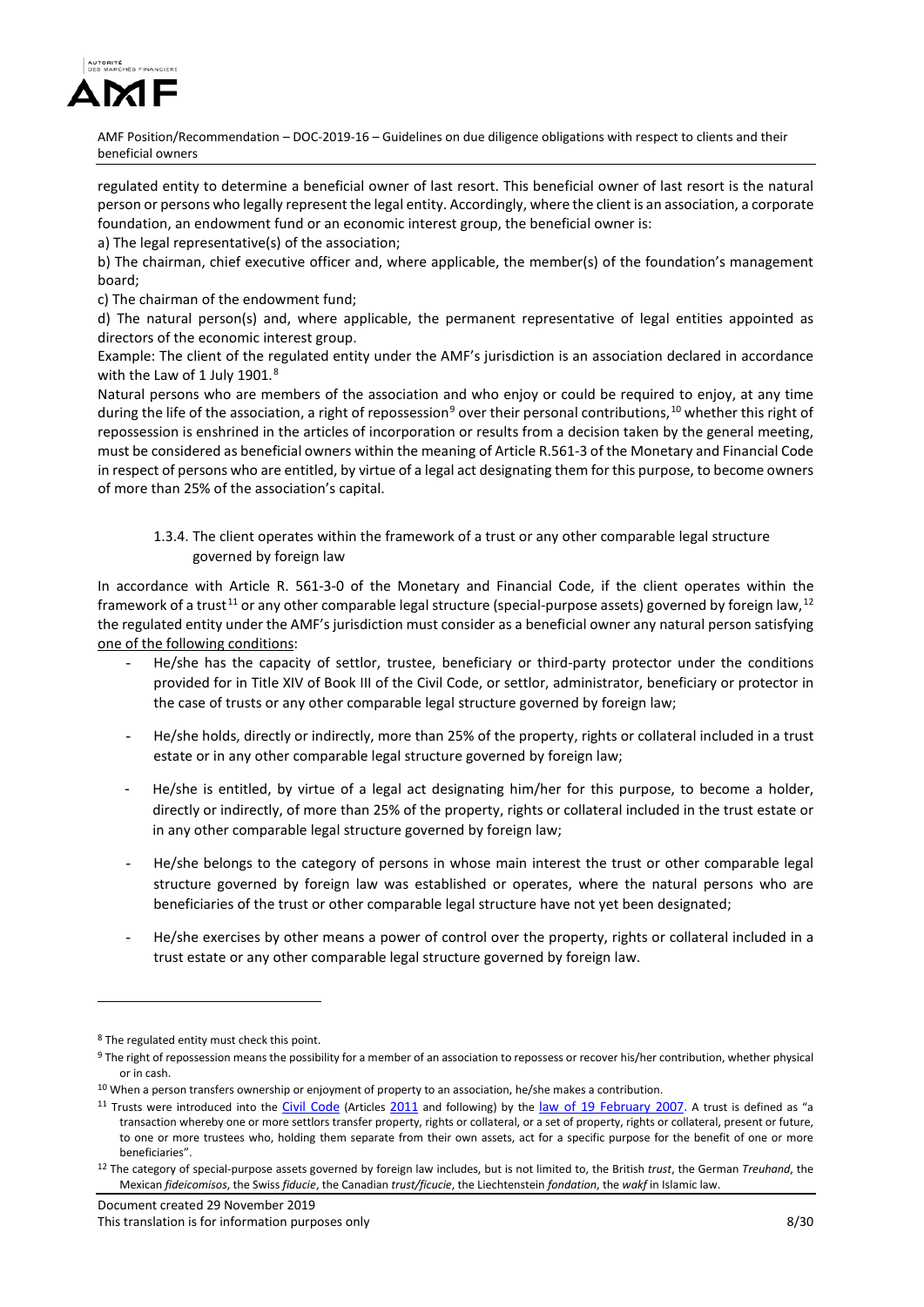

#### 1.3.5. In the event of a holding chain

The regulated entity may have a "holding chain" that needs to be traced back to the ultimate natural person(s) meeting the legal and regulatory criteria for a beneficial owner.

#### Position

**In the case of a holding chain, the regulated entity must identify those natural persons at each level of the chain and calculate for each of them the percentages of ownership of the client's capital or voting rights.**

#### Example 1:

The diagram below illustrates the case of a regulated entity under the AMF's jurisdiction whose client is a public limited company whose capital (1 share = 1 voting right) is held by a chain of shareholders (1 to 8), either natural persons (NP) or legal entities (LE), distributed over three levels:



In such a situation, the regulated entity must consider the natural person shareholders at each level (shareholders 1, 3, 4, 5, 7 and 8 in this case) and assess whether or not they meet the criteria for beneficial owners referred to in Article R. 561-1 paragraph 1 of the Monetary and Financial Code.

Identification of shareholders meeting the criteria of holding more than 25% of the client's capital or voting rights:

- **Level 1:** 
	- Shareholder 1 is not a beneficial owner (natural person directly holding 10% of the client's capital).
	- Shareholder 2 is not a beneficial owner (legal entity).
	- Shareholder 3 is a beneficial owner (natural person directly holding 30% of the client's capital).
- Level 2:
	- Shareholder 4 is not a beneficial owner (natural person indirectly holding 12% of the client's capital (via shareholder 2 = 60% x 20%)).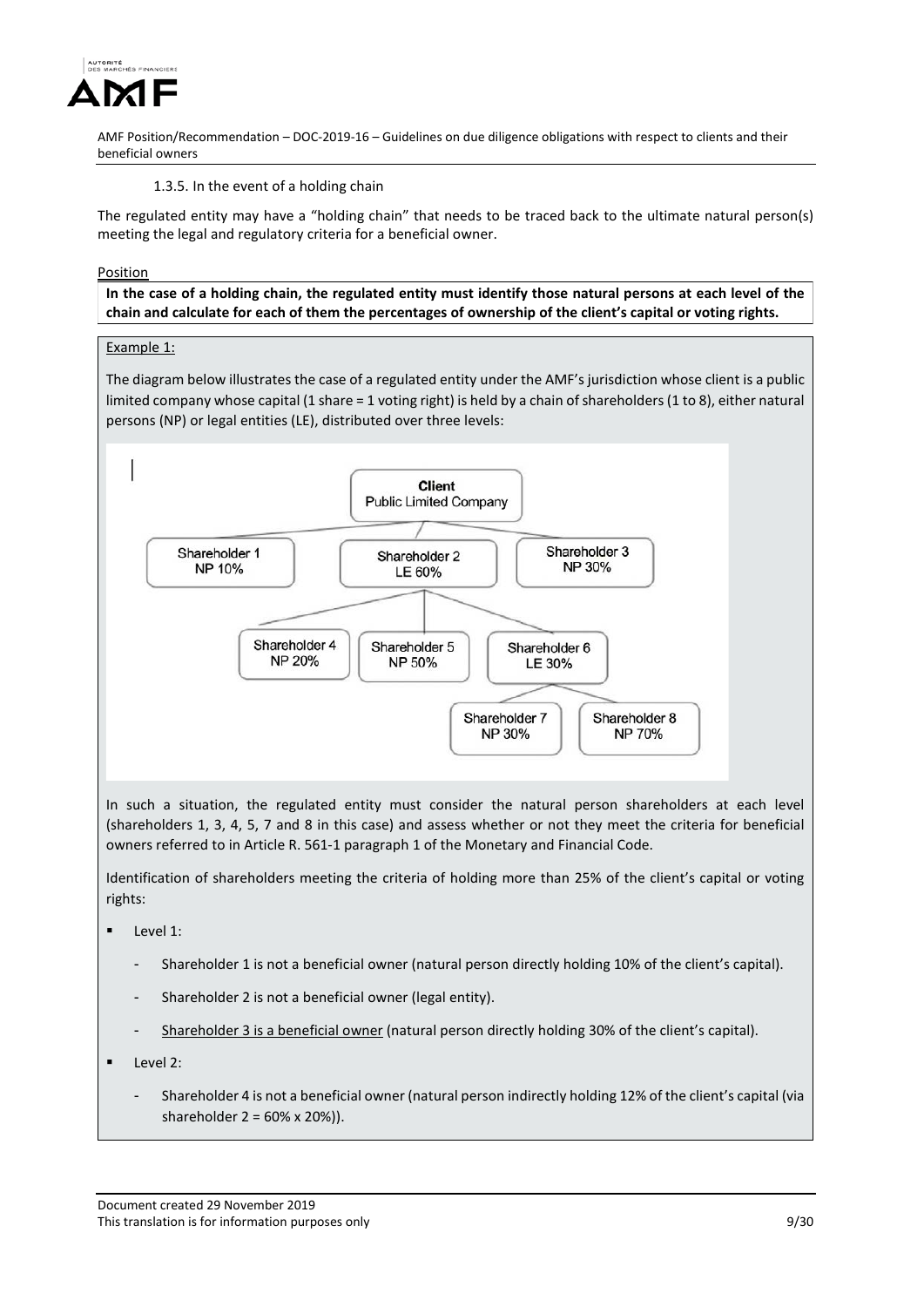

- Shareholder 5 is a beneficial owner (natural person indirectly holding 30% of the client's capital (via shareholder 2 = 60% x 50%)).
- Shareholder 6 is not a beneficial owner (legal entity indirectly holding 18% of the client's capital (via shareholder 2 = 60% x 30%)).
- Level 3:
	- Shareholders 7 and 8 are not beneficial owners (natural persons indirectly holding 5.4% and 12.6% of the client's capital respectively).  $13$

Ultimately, in this example, two natural persons are beneficial owners (shareholders 3 and 5) as they hold, directly or indirectly, more than 25% of the company's capital.

The other natural persons do not fall within the definition of beneficial owners unless they exercise control over the company by any other means within the meaning of Article L. 233-3 I 3° and 4° of the Commercial Code.

#### Example 2:

The diagram below illustrates the case of a regulated entity under the AMF's jurisdiction whose client is a public limited company whose capital (1 share = 1 voting right) is held by a chain of shareholders (1 to 6) distributed over three levels (natural persons (NP) or legal entities (LE)). The boxes entitled "Other Shareholders" (2, 4 and 6) refer to very diffuse and unconnected groups of shareholders (holding less than 1% of capital per shareholder).



In such a situation, the regulated entity must consider the natural person shareholders at each level (shareholders 2, 4, 5 and 6 in this case) and assess whether or not they meet the criteria for beneficial owners referred to in Article R. 561-1 paragraph 1 of the Monetary and Financial Code.

In the above example, there is no natural person who meets the definition of beneficial owner given in Article R. 561-1 paragraph 1 of the Monetary and Financial Code, in respect of a direct or indirect holding of more than

<span id="page-9-0"></span> $13$  5.4% via Shareholders 2 and 6 = (60% x 30% x 30%) and 12.6% via shareholders 2 and 6 = (60% x 30% x 70%).

Document created 29 November 2019 This translation is for information purposes only 10/30 and 10/30 and 10/30 and 10/30 and 10/30 and 10/30 and 10/30 and 10/30 and 10/30 and 10/30 and 10/30 and 10/30 and 10/30 and 10/30 and 10/30 and 10/30 and 10/30 and 10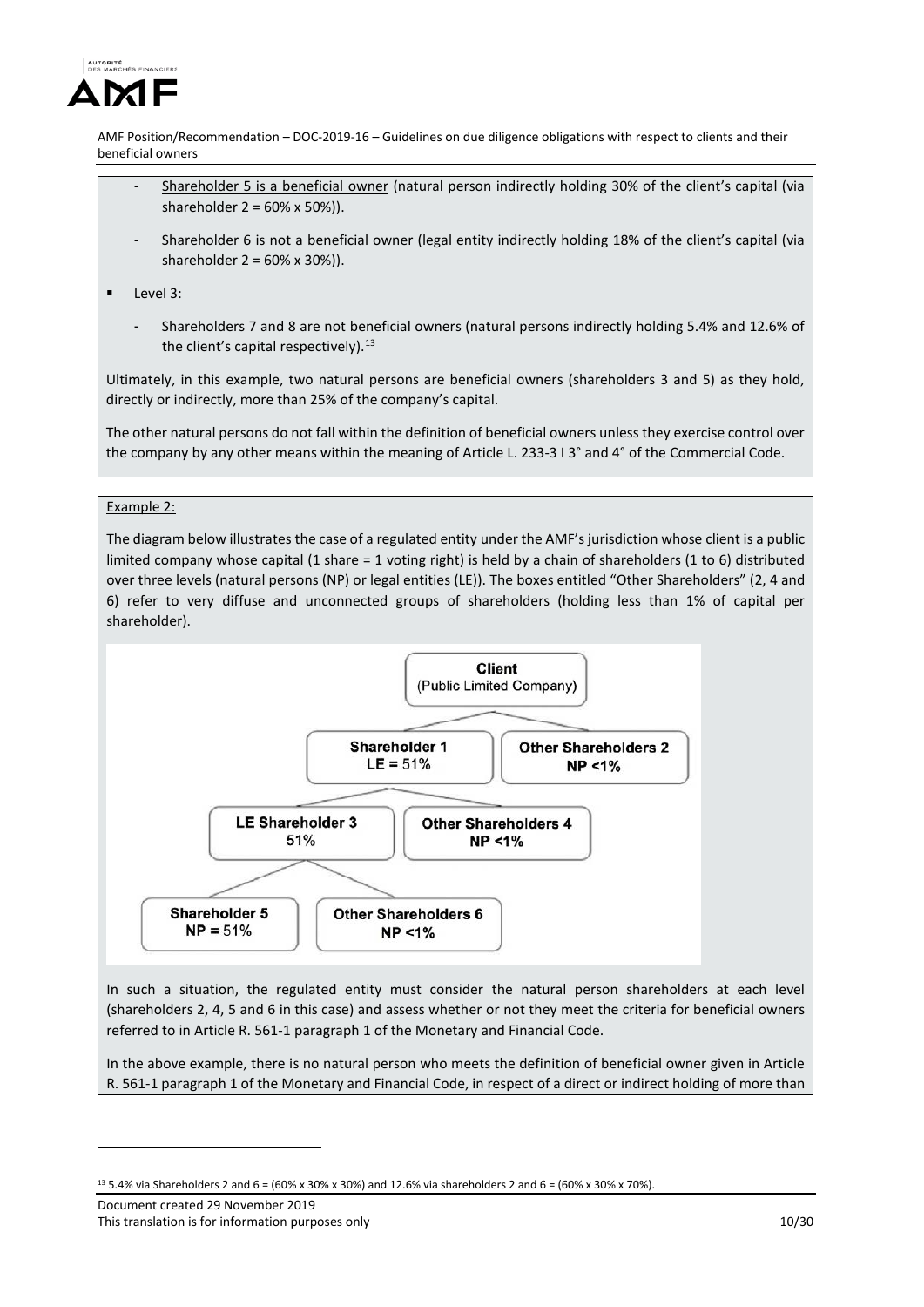

25% of the client's capital. This is because shareholder 5 indirectly holds, through shareholders 1 and 3, only 13%[14](#page-10-0) of the capital of the client's public limited company and the "Other Shareholders" each hold less than 1%.

However, shareholder 5 could be considered to meet the definition of beneficial owner provided in Article R. 561-1 of the Monetary and Financial Code if, as a natural person, the shareholder exercises, by any other means, a power of control over the client within the meaning of Article L. 233-3 I 3° and 4° of the Commercial Code. If this were the case, the beneficial owner would be shareholder 5.

If shareholder 5 does not exercise a power of control over the client within the meaning of Article L. 233-3 I 3° and 4° of the Commercial Code, where the client is a public limited company, and in the absence of any suspicion of money laundering or terrorist financing on the part of the regulated entity, its legal representative is the beneficial owner of last resort within the meaning of Article R. 561-1 paragraph 2 of the Monetary and Financial Code.

#### Example 3:

The diagram below illustrates the case of a regulated entity under the AMF's jurisdiction whose client is a public limited company whose capital is held by a chain of shareholders (1 to 6), either natural persons (NP) or legal entities (LE), distributed over two levels as follows:

At the first level are two companies, one of which has its securities admitted for trading on a regulated market in France and whose free float capital represents 66% of the capital. This free float is distributed among a very large number of shareholders who each hold only a very small share of the capital.

At the second level, there are several shareholders as shown in the diagram below.

The assumption is that there is no person who exercises, by any other means, a power of control over the client company, within the meaning of Article L. 233-3 I 3° and 4° of the Commercial Code.



As the client is a company, the criteria to be considered are those specified in Article R. 561-1 of the Monetary and Financial Code.

Shareholders 3, 4, 5 and 6 are the natural persons for whom it must be established whether or not they are beneficial owners within the meaning of the aforementioned article.

<span id="page-10-0"></span><sup>14</sup> 51% x 51% x 51% = 13.2%.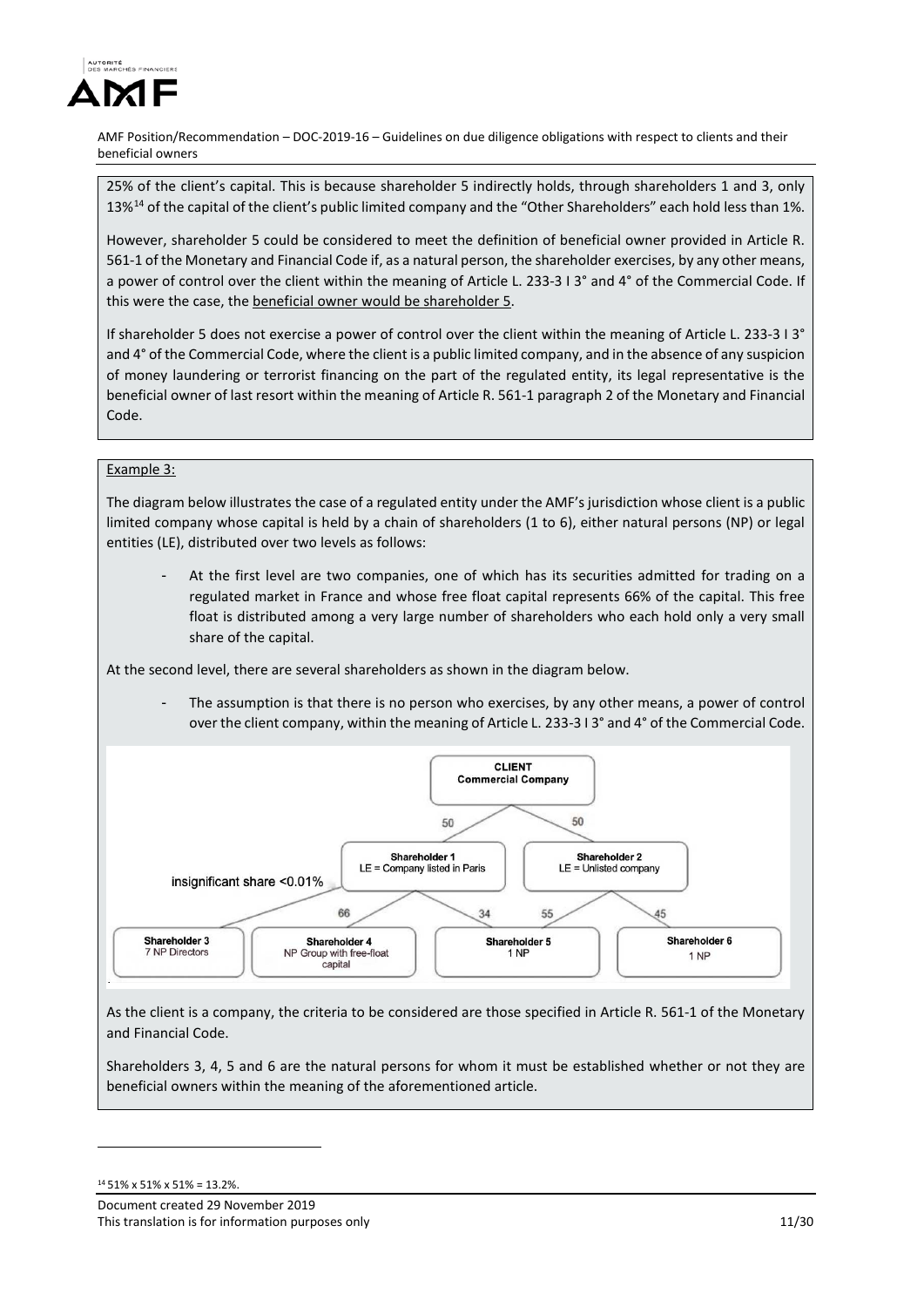

Identification of shareholders meeting the criteria of holding more than 25% of the client's capital:

- $\Rightarrow$  Shareholder 3 (7 natural person directors) does not meet the definition of beneficial owner (indirect holding via shareholder 1 of an insignificant share of the client's capital).
- $\Rightarrow$  Shareholder 4 (floating shareholding) could meet the definition of a beneficial owner (indirect holding via shareholder 1 of 33% of the client's capital (50% x 66%)), but these are shareholders who individually hold only a very small share of the client's capital.
- $\Rightarrow$  Shareholder 5 is a beneficial owner:
- It indirectly holds 27.5% (50% x 55%) of the client's capital (via the unlisted company);
- It indirectly holds 17% (50% x 34%) of the client's capital (via the listed company).

However, the beneficial owner(s) of a listed company (shareholder 1) is (are) not subject to the identification obligation. Shareholder 5 must be identified because of its indirect holding of 27.5% (50% x 55%) of the client's capital via the unlisted company.

 $\Rightarrow$  Shareholder 6 indirectly holds (via shareholder 2) 22.5% of the client's capital (50% x 45%). Accordingly, shareholder 6 is not a beneficial owner (holding <25% of the client's capital).

Ultimately, in the event that no person exercises control within the meaning of Article R. 561-1 of the Monetary and Financial Code, only shareholder 5 should be subject to identification and identity verification measures.

### **What happens when identifying a beneficial owner is not possible?**

Articles R. 561-1 to R. 561-3 of the Monetary and Financial Code allow regulated entities that do not suspect money laundering or terrorist financing to identify a beneficial owner of last resort where the client is a company, a collective investment or a legal entity that is neither a company nor a collective investment (see above).

Identifying a beneficial owner of last resort is therefore neither stipulated where the client is a trust or any other comparable legal structure under foreign law (Article R. 5613-0), nor permitted in the event of any suspicion of money laundering or terrorist financing.

In these two situations, where regulated entities are unable to identify the beneficial owner, **they do not enter into a business relationship**, in accordance with Article L. 561-8, and, if they suspect money laundering or terrorist financing, they report this suspicion to TRACFIN.

## 2. CLIENT DUE DILIGENCE OBLIGATIONS

Client due diligence obligations relate to:

- identifying and verifying the identity of the client (**2.1**) and, where applicable, the beneficial owner (**2.2**);
- information on the purpose and nature of the business relationship and any other relevant information (**2.3**).

These apply before entering into the business relationship (**2.4**).

Using the risk-based approach, regulated entities must implement simplified, complementary and/or enhanced due diligence (**2.5**).

# **2.1. Identifying and verifying the identity of the client**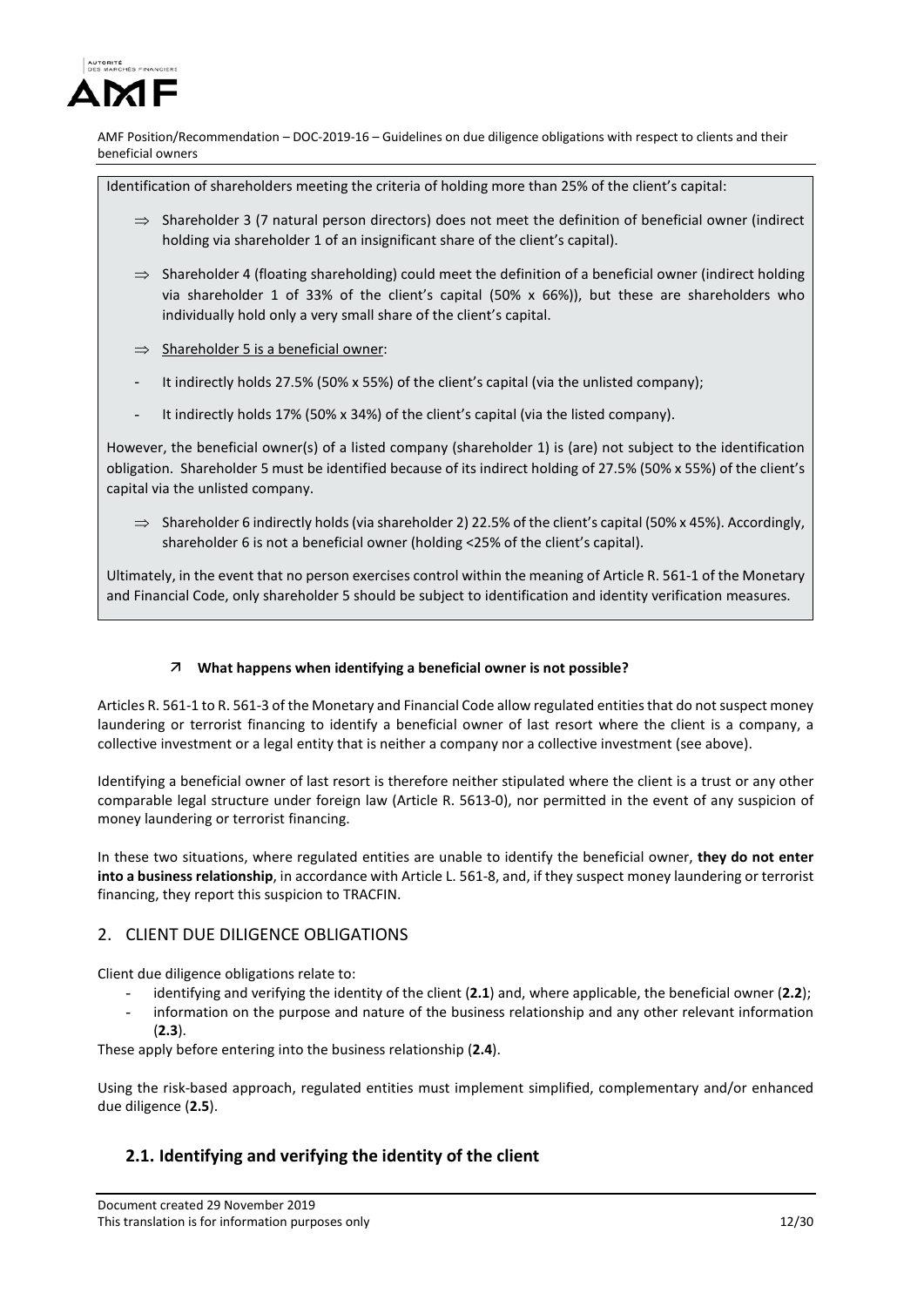

### 2.1.1. Identification

Identification is carried out on a declarative basis and involves obtaining the identity details specified in Article R. 561-5 of the Monetary and Financial Code:

- For natural persons: first and last name and date and place of birth;
- For legal entities: legal form, business name, registration number and registered office address.<sup>[15](#page-12-0)</sup>

Self-employed individuals are identified as natural persons.

Regulated entities identify, under the same conditions as the client, the persons acting on behalf of the client under law or contract (legal or statutory representative or person with delegated authority). For example, if the legal representative or agent is:

- a natural person, regulated entities record the natural person's first and last name and date and place of birth;
- a legal entity (e.g. investment management companies representing a collective investment that is not a company), regulated entities record the legal entity's legal form, business name, registration number and registered office address.

In accordance with the last paragraph of Article R. 561-5, they also verify the powers of the person acting on behalf of the client. To this end, they must obtain a document justifying this person's capacity as representative. For example, this document may be:

- for the representative of a minor, the family record book or birth certificate;
- for the representative of a protected adult, the guardianship or wardship ruling;
- for the representative of a company or association, the articles of incorporation of the company or association or a delegation of authority in due and proper form. Providing a K-bis extract from the commercial register that is less than 3 months old may suffice when the company is established in France and the function of the legal entity's representative that appears on this document is sufficient to determine the powers attached to it;
- for the representative of a collective investment undertaking, the fund prospectus or equivalent documents identifying the investment management company;
- for a legal representative of a local authority, the appointment decree or the delegation of authority of persons.

## 2.1.2. Verification

Verifying the identity of a client and, where applicable, the client's representative is based, in accordance with Article L. 561-5 2° of the Monetary and Financial Code, on the "presentation of any written document that provides proof of identity".

Pursuant to Article R. 561-5-1 of the Monetary and Financial Code, the written document providing proof of identity may be in physical format (see 3° of the aforementioned article) or digital format (see 1° and 2° of the aforementioned article).

 $\triangleright$  Verifying identity on presentation and recording of an official identity document in physical format

**Verifying the identity of a client, who is a natural person**, is based on the presentation of an original and valid official identity document bearing a photograph (such as a national identity card, passport, residence permit or the valid receipt of an application for a residence permit/residence card or an application for asylum).

From 1 January 2021, identification itself will in all cases involve taking a copy of the identity document presented.<sup>[16](#page-12-1)</sup> In the meantime, regulated entities that record the information listed in Article R. 561-5-1 paragraph

<span id="page-12-0"></span> $15$  See Article R. 561-5 3° and 4° of the Monetary and Financial Code where the client is operating within the framework of a trust or where the client is a collective investment that is not a company. 16 Article R. 561-5 3° as amended with effect from 1 January 2021 – Decree No. 2018-284 of 18 April 2018.

<span id="page-12-1"></span>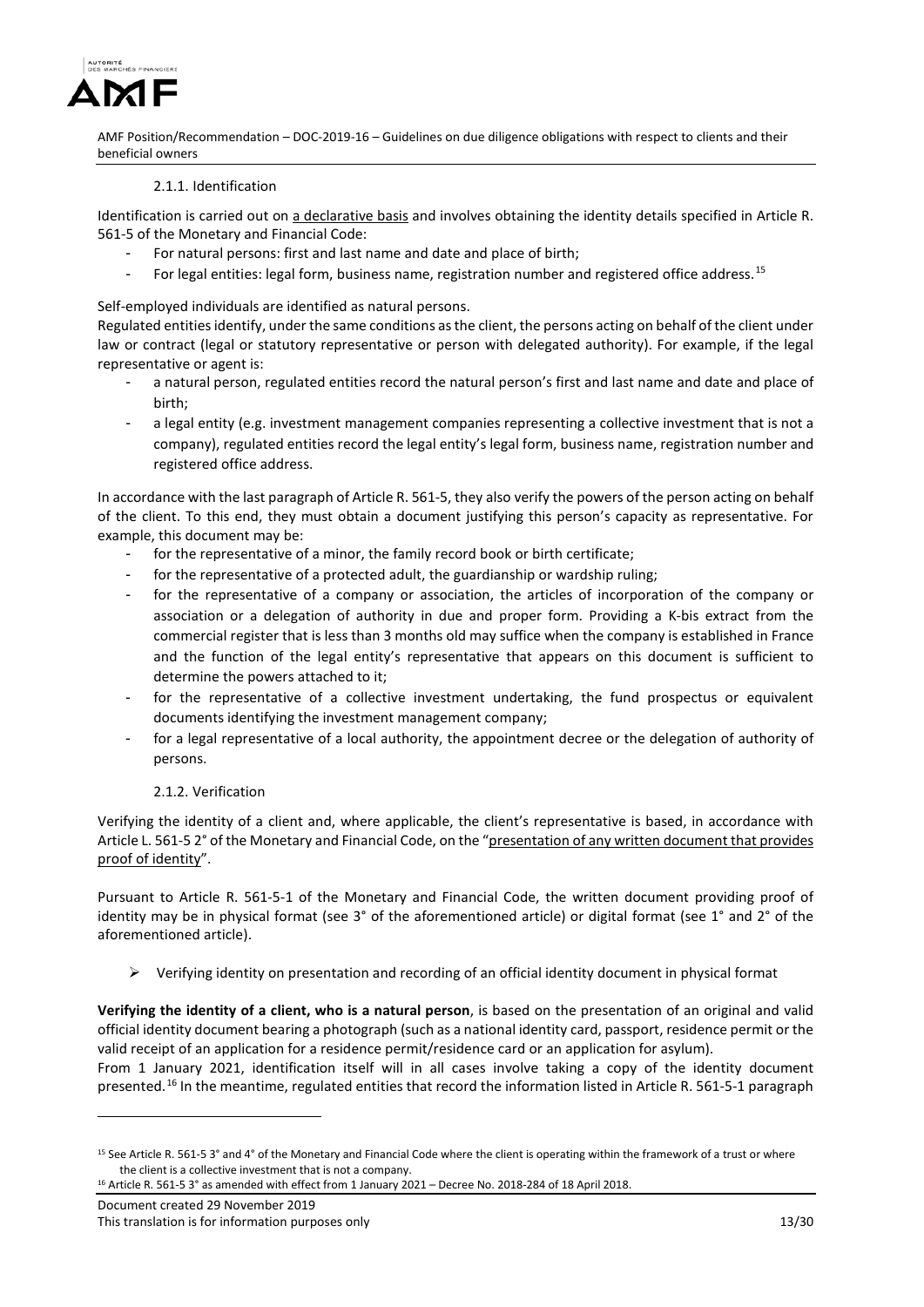

3 of the Monetary and Financial Code<sup>[17](#page-13-0)</sup> must ensure that the identity document presented includes each of these items of information and ensure the quality and completeness of the data entered in their client base.

#### Position

**Regulated entities must define in their internal procedures all identity documents that meet the requirements of Article R. 561-5-1 of the Monetary and Financial Code, which are therefore admissible for the purpose of verifying the identity of the client.** 

The official nature of the identity document does not require it to be issued by the French authorities. It may be an identity document issued by a foreign authority, in which case it may be issued in the client's country of origin or in France by the consulate or embassy of that country of origin. However, identity documents written exclusively in a foreign language and/or in an alphabet other than the Latin alphabet do not provide a real guarantee unless they are translated into French. The identity document may be translated by a staff member, a sworn translator or any automated means, according to a risk-based approach.

Position

**Given the risk of counterfeit documents, regulated entities must be particularly vigilant in verifying the authenticity of the identity document presented. Where it is difficult in practice to ascertain this, in particular where the document has been issued by a foreign authority, regulated entities must collect additional documentary evidence to confirm the identity of such persons.** 

**Verifying the identity of a legal entity client** is based on the presentation of the original or copy of any deed or extract from an official register dated less than three months ago or any extract from the Official Journal, establishing the name, legal form, registered office address and identity of the partners and company directors, and of the legal representatives or their equivalents in foreign law. For example, this document may be:

- For a company, a K-bis extract (from the commercial register) dated less than three months ago;
- For an association, an extract from the Official Journal recording its declaration at the prefecture;
- For an association or foundation recognised as a public interest organisation, a copy of the decree of the Council of State recognising the public interest organisation;
- For a corporate foundation or an endowment fund: an extract from the Official Journal recording its authorisation or its declaration at the prefecture;
- For a commercial company established outside France, the registration in a register or a certificate of legal validity of the company, accompanied, where applicable, by a translation or a certificate of incorporation supplemented by other documents providing all the information required under Article R. 561-5-1 paragraph 4. Where the company cannot be issued in its country with documents that are less than three months old, the financial institution must check with the company that the documents provided are up to date. In this case, these documents must be certified by a legal representative of the company or any person authorised by said legal representative, who shall attest to this. Otherwise, the financial institution must obtain the documents required to update the documents provided (minutes of the board of directors, etc.).

**Verifying the identity of a trust client** is based on the presentation of the original or copy of the trust agreement or, in the case of trusts established by law, an extract from the Official Law Journal. If the client has its registered office outside France, verification of identity is based on the presentation of documents equivalent to those required by French regulations, such as the trust deed or the letter of wishes in the case of a trust.

Verifying identity using electronic means of identification

<span id="page-13-0"></span><sup>17</sup> *"First and last name and date and place of birth of the person, as well as the type, date and place of issue of the document and the name and capacity of the authority or person who issued the document and, where applicable, authenticated it."*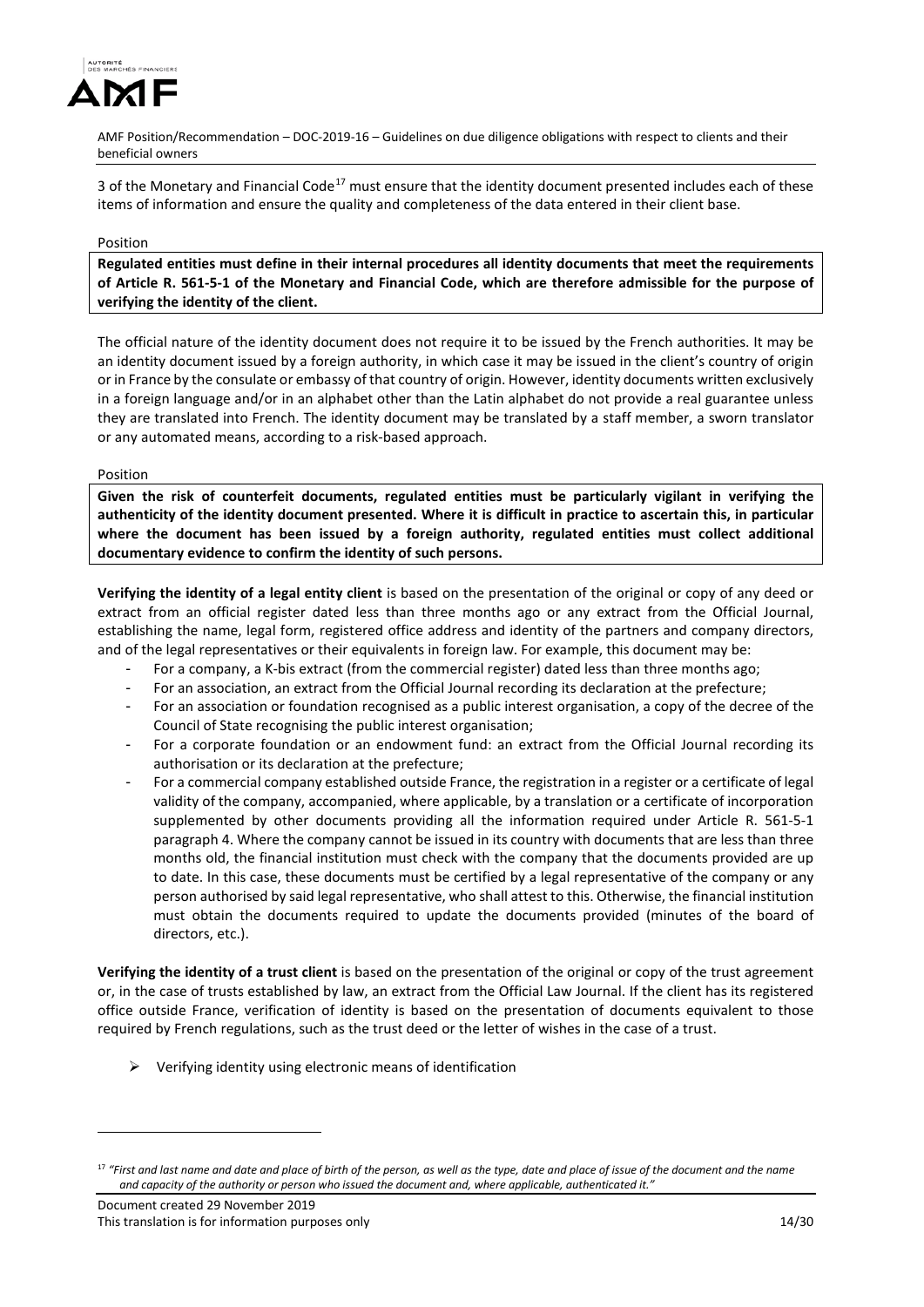

Under the terms of Article R. 561-5-1 of the Monetary and Financial Code, regulated entities may verify the identity of a client by using an electronic means of identification:

- 1) either issued under a French electronic identification scheme notified to the European Commission pursuant to European Regulation 910/2014 on electronic identification and trust services for electronic transactions in the internal market (known as the "eIDAS Regulation"), or under a scheme notified by another European Union Member State under the same conditions, and which offers a high level of guarantee within the meaning of the eIDAS Regulation;
- 2) or presumed reliable within the meaning of Article L. 102 of the Post and Electronic Communications Code.

As the use of this type of system is considered to be equivalent to face-to-face verification of identity, the implementation of additional due diligence measures specific to entering into a remote business relationship is not required under these circumstances by the regulations.<sup>[18](#page-14-0)</sup>

# **2.2. Identifying and verifying the identity of the beneficial owner**

Where, after completing its research, the regulated entity has identified the natural persons that meet the definition of beneficial owners, where applicable, by going through the entire "holding chain" and taking into account the cases mentioned in Articles R. 561-1 to R. 561-3-0 of the Monetary and Financial Code, it must implement its due diligence obligations with regard to the beneficial owners identified.

In this respect, before entering into a business relationship with the client, the regulated entity, after having identified the beneficial owner (**2.2.1**), must verify the identity details obtained for the beneficial owner on presentation of any written document that provides proof of identity (**2.2.2**).

2.2.1. Beneficial owner identification

Identifying the beneficial owner is done according to the same procedures as those defined for the client (in Article R. 561-5 of the Monetary and Financial Code) and therefore entails recording the first and last names of the natural persons concerned along with their date and place of birth. These identity details may be gathered verbally, since reviewing and copying the supporting documents is part of the "verification" procedure.

Pursuant to Article R. 561-7 of the Monetary and Financial Code, the regulated entity must be able to prove to the AMF that the measures taken to identify the beneficial owner comply with Articles R. 561-1 to R. 561-3-0 of the Monetary and Financial Code.

To help with identifying the beneficial owners, the regulated entity may consult the register of beneficial owners of legal entities mentioned in Article L. 561-46 of the Monetary and Financial Code.

Regulated entities are not required to identify the beneficial owner of the business relationship where the client is a company whose securities are admitted for trading on a regulated market in France, in another Member State of the European Union, in another State party to the Agreement on the European Economic Area or in a third country that imposes obligations recognised as equivalent by the European Commission within the meaning of Directive 2004/109/EC. These companies are subject to disclosure requirements that ensure transparency of ownership information.

#### Position

<u>.</u>

**This exemption also applies where the client is more than 75% owned by a listed company. As the client is more than 75% owned by the listed company, determining the beneficial owner of the client would amount to** 

<span id="page-14-0"></span><sup>18</sup> Article R. 561-20 of the Monetary and Financial Code.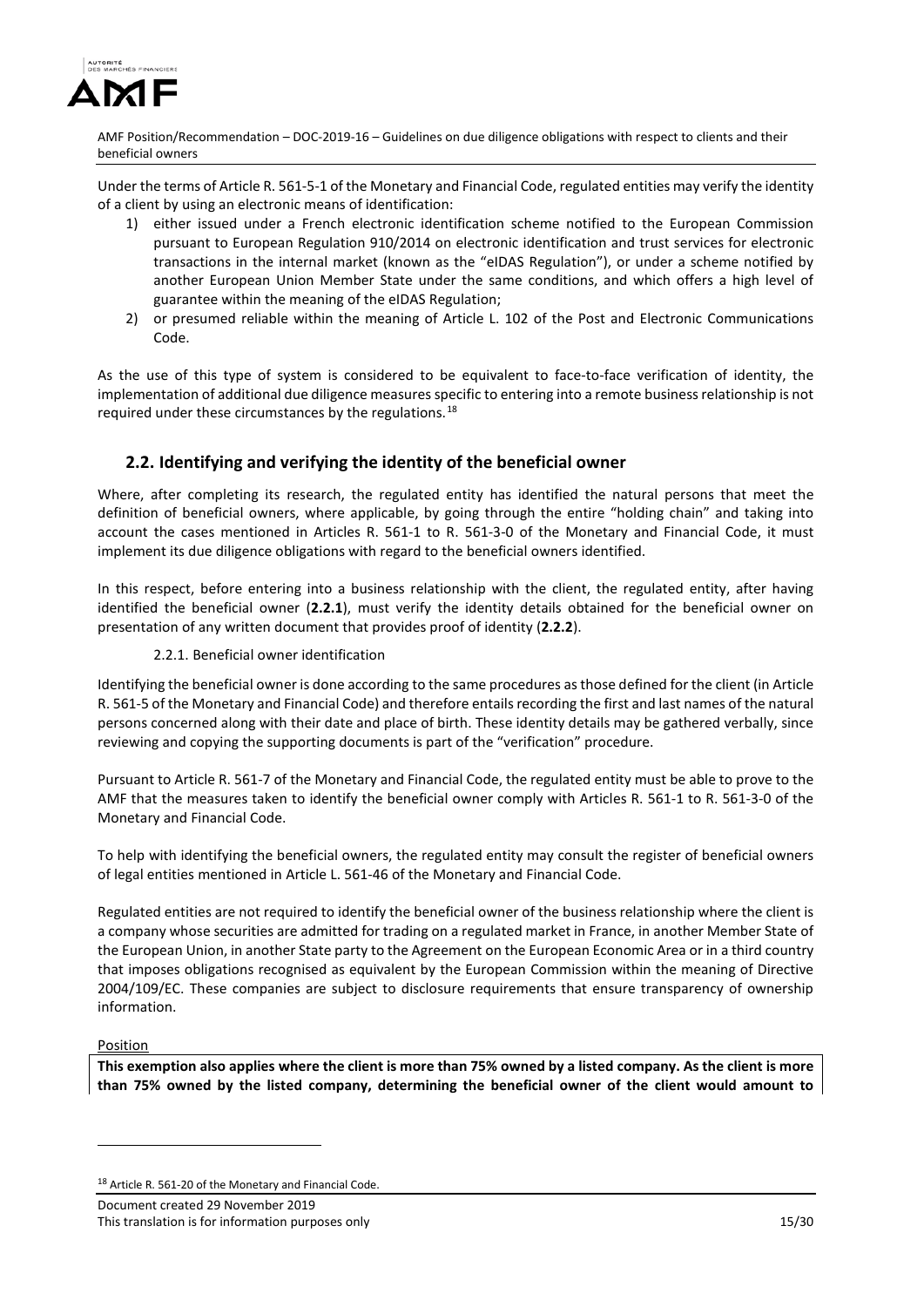

**identifying the beneficial owners of the listed company. However, the regulations provide for an exemption with regard to listed companies.** 

## 2.2.2. Verifying the identity of the beneficial owner

Verifying the identity details provided is carried out using **measures appropriate to the risk** of money laundering and terrorist financing posed by the business relationship, in accordance with Article R. 561-7 of the Monetary and Financial Code.

Unless there is a high risk of money laundering and terrorist financing, and provided there is no suspicion of these, regulated entities may verify the identity of the beneficial owner of legal entities listed in the French register and, where applicable, foreign registers kept by public authorities, **by obtaining an extract from that register**. They must ensure that the register contains the required identity details, namely the first and last names and date and place of birth. If there is any doubt as to the accuracy of the data contained in the register, they must verify the identity of the beneficial owner by any other appropriate means.

In the case of legal entities in other jurisdictions whose beneficial owner is not listed in an official foreign register, regulated entities may, **where the risk is low and subject to justification**, verify the identity of that person based on **a declaration completed and signed by the client**.

#### Position

**To verify the identity of the beneficial owner, regulated entities must not limit themselves to simply consulting private databases, even if these databases contain all the identity details provided for by the regulations.** 

**Where the risk is high and/or in cases of doubt or suspicion**, regulated entities must verify the identity of the beneficial owner by collecting information and documents, according to a risk-based approach. Examples of such information include the annual report, articles of incorporation, register of the client's shareholders, minutes of general meetings and organisation charts.

Position

**The presentation of an official identity document and obtaining a copy of it, which is not required in principle for the beneficial owner, is deemed necessary if there is any doubt regarding the identity of the beneficial owner.** 

# **2.3. Information about the business relationship**

Information about the business relationship is subject to a principle of proportionality. It is based on the degree of risk posed by the business relationship. As a reminder, the nature and scope of the information obtained, the frequency with which that information is updated and the scope of the analysis carried out must be appropriate to the risk of money laundering and terrorist financing posed by the business relationship. Regulated entities must therefore be able to justify to the AMF the implementation of appropriate measures in relation to the risk of money laundering and terrorist financing posed by the business relationship.

Accordingly, where the risk is low (Article L. 561-9 1°), the regulated entity may **simplify** its information about the business relationship (Article R. 561-14-1 3°) and, for example, be satisfied with simple declarative information, provided that it can justify to the AMF the adequacy of the due diligence carried out.

Conversely, information about the business relationship is enhanced in high-risk cases, whether these are specified by the legislator (see Article L. 561-10 of the Monetary and Financial Code) or by the regulated entity itself (see Article L. 561-10-1 of the Monetary and Financial Code). In these cases, the regulated entity must obtain documents corroborating the client's declarations.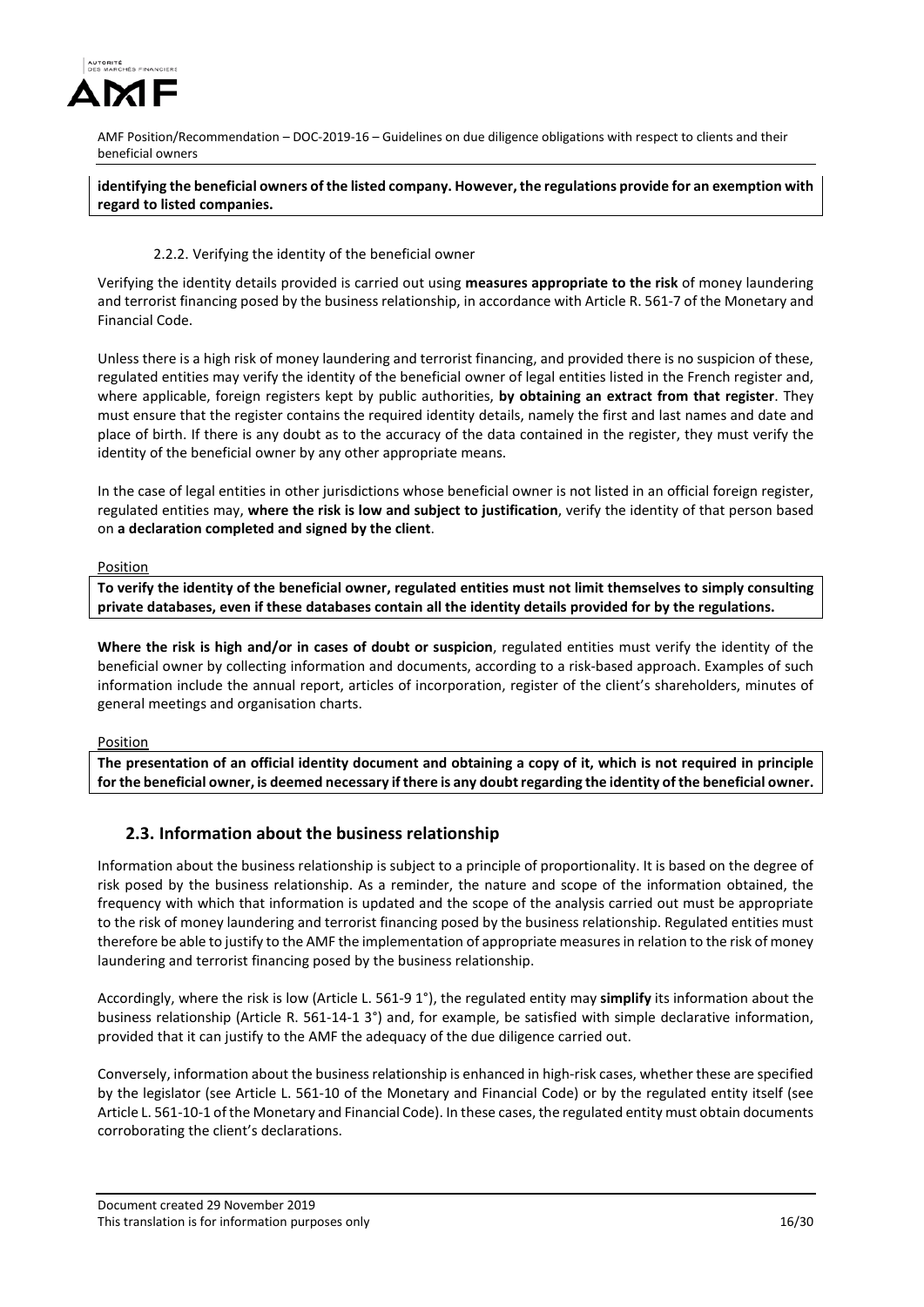

In accordance with Articles L. 561-5-1 and R. 561-12 of the Monetary and Financial Code, **before entering into a business relationship**, regulated entities must obtain and analyse the information they need to understand the purpose and nature of the relationship, primarily with a view to building a risk profile.

It is their responsibility to obtain, according to a risk-based approach, relevant information or documents:

- $\triangleright$  on each of the parties to the business relationship (i.e. the client and, where applicable, the beneficial owner);
- $\triangleright$  and on the way in which the business relationship is expected to operate or on its economic justification (for example, whether the product or service is used for professional or personal purposes, whether the transactions envisaged are purely international or domestic in nature, etc.).

The Order of 2 September 2009, issued pursuant to Article R. 561-12 of the Monetary and Financial Code, provides an indicative list of the information that may be gathered. In their procedures, regulated entities determine the information and documents to be obtained, bearing in mind their risk classification, particularly the services offered, the type of clients and the profile of business relationships.

Obtaining and analysing this information enables regulated entities to build a risk profile of the business relationship, understand the transactions carried out and consequently perform appropriate ongoing due diligence.

The regulated entity must therefore remain attentive to events and transactions likely to affect the client's risk level, in particular the risk that the client may participate in a money laundering transaction.

 $\triangleright$  Relevant information to be obtained, where applicable, for natural persons (client and beneficial owner)

Using a risk-based approach, regulated entities must obtain information **on the financial and professional situation** of natural persons. This information provides an understanding of the transactions that will be carried out (for example, when the client's income is derived in whole or in part from their real estate assets).

The degree of precision of this information may vary depending on whether it relates to the client or beneficial owner and according to a risk-based approach. In any event, regulated entities must obtain, from the client or by any other means, information about the beneficial owner, without having to question that beneficial owner.

The **professional situation** of natural persons is a piece of information that can be used to identify potential politically exposed persons (PEPs).

Where the client is a natural person and enters into a business relationship for the purposes of his/her professional activity, regulated entities may also obtain, for example:

- the SIREN number (French business identification number) for self-employed professionals and microentrepreneurs;

- the K-bis extract (from the commercial register) for auto-entrepreneurs;
- the D1 extract for artisans.

**Proof of the client's home address** and, where applicable, the beneficial owner's address, is among the pieces of information listed in the aforementioned Order as indicative only. Obtaining such proof is therefore not essential for the purpose of understanding the business relationship. Regulated entities must determine, as part of their internal procedures and according to a risk-based approach, whether documentary proof of home address needs to be obtained and, if so, the type of proof to be obtained. In the case of a remote business relationship (see part 3), regulated entities may, as a measure to combat documentary fraud, require that proof of address be obtained from a document with a "2D-Doc" barcode to ensure the integrity of the document and the information it contains.

Moreover, obtaining proof of address may be useful in relation to implementing the obligations relating to the fight against tax fraud and tax evasion. Pursuant to Article 1649 AC of the General Tax Code, regulated entities are required to identify the tax residence of the client and, where applicable, the beneficial owner. To this end, they rely on the information obtained about the business relationship for the purposes of AML/CFT, including proof of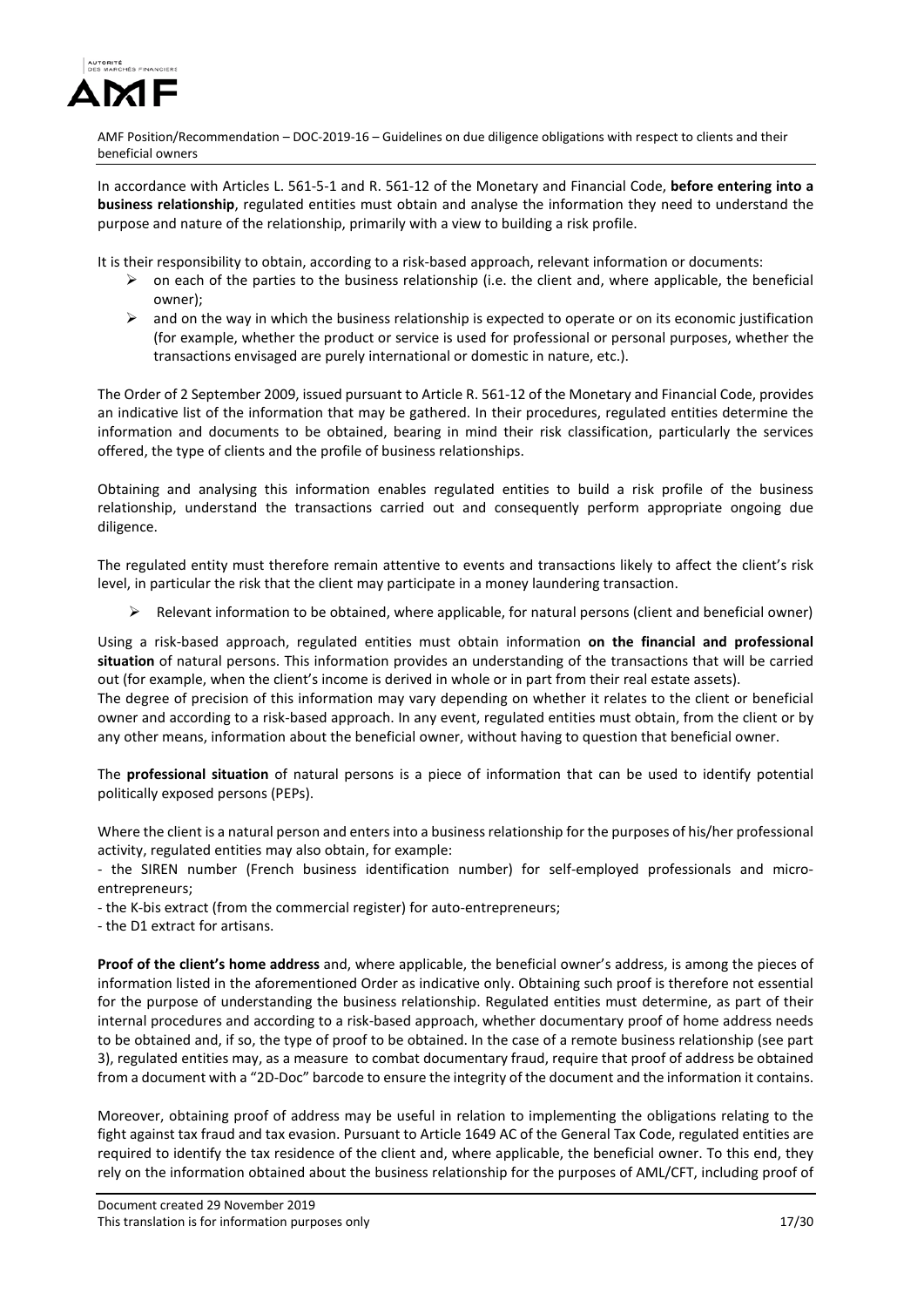

address. In addition, knowledge of the tax residence of the client and, where applicable, the beneficial owner, may constitute an important piece of information for the purposes of AML/CFT.

Using a risk-based approach, regulated entities must obtain information on the **source of funds** when entering into a business relationship.

#### Position

**Providing only information indicating that the funds come from an account opened in the client's name is not sufficient in high risk/high risk profile cases.** 

Using a risk-based approach, regulated entities must obtain information about the **destination of funds**.

#### Position

**Where this verification is carried out, it is not sufficient to know whether the funds are being paid into an account in the client's name; the client should also be asked about the purpose of the transactions.**

Where **third parties** (agents with power of attorney, third-party payers, etc.) are involved or are required to be involved in the business relationship, it may be relevant to understand, in addition to **the identity of these persons, the nature of any existing relationship** (family, business relationship, etc.) between the client, and where applicable the beneficial owner, and this third party, and even to know the source of the funds.

 $\triangleright$  Relevant information to be obtained for legal entities

Other relevant information that the regulated entity may obtain, according to a risk-based approach, includes the articles of incorporation, corporate purpose, business sector and financial situation of legal entities (e.g. annual accounts, tax return).

Regulated entities must obtain and analyse any other relevant information, according to a risk-based approach, for example:

- for an association, its main sources of income (such as donations, membership fees, subsidies or economic activities), its main donors and the composition of its board;
- for a commercial company, its main suppliers or customers if the type of product justifies it, for example, opening an account.

For newly created companies that do not have information on their financial situation, regulated entities must obtain, for example, a provisional balance sheet and the expected invoicing volume for customers/suppliers, the average monthly workload, the professional background of the executives and any partners, and the physical, financial and human resources put in place to achieve the business plan.

With regard to legal structures (such as trusts), regulated entities must analyse in particular the information contained in the contract, including its purpose. They must analyse the reasons for the existence of this structure (e.g. organisation/supervision of inheritance, etc.), the context of its creation and the relationship between the trustees.

## **2.4. When to carry out due diligence on clients and beneficial owners**

The Monetary and Financial Code specifies when to identify and verify the identity of the client and the client's beneficial owner(s) as follows:

### **In principle, due diligence is carried about BEFORE:**

 $\triangleright$  entering into a business relationship with the client or assisting the client in the preparation or execution of a transaction (Article L. 561-5 I of the Monetary and Financial Code);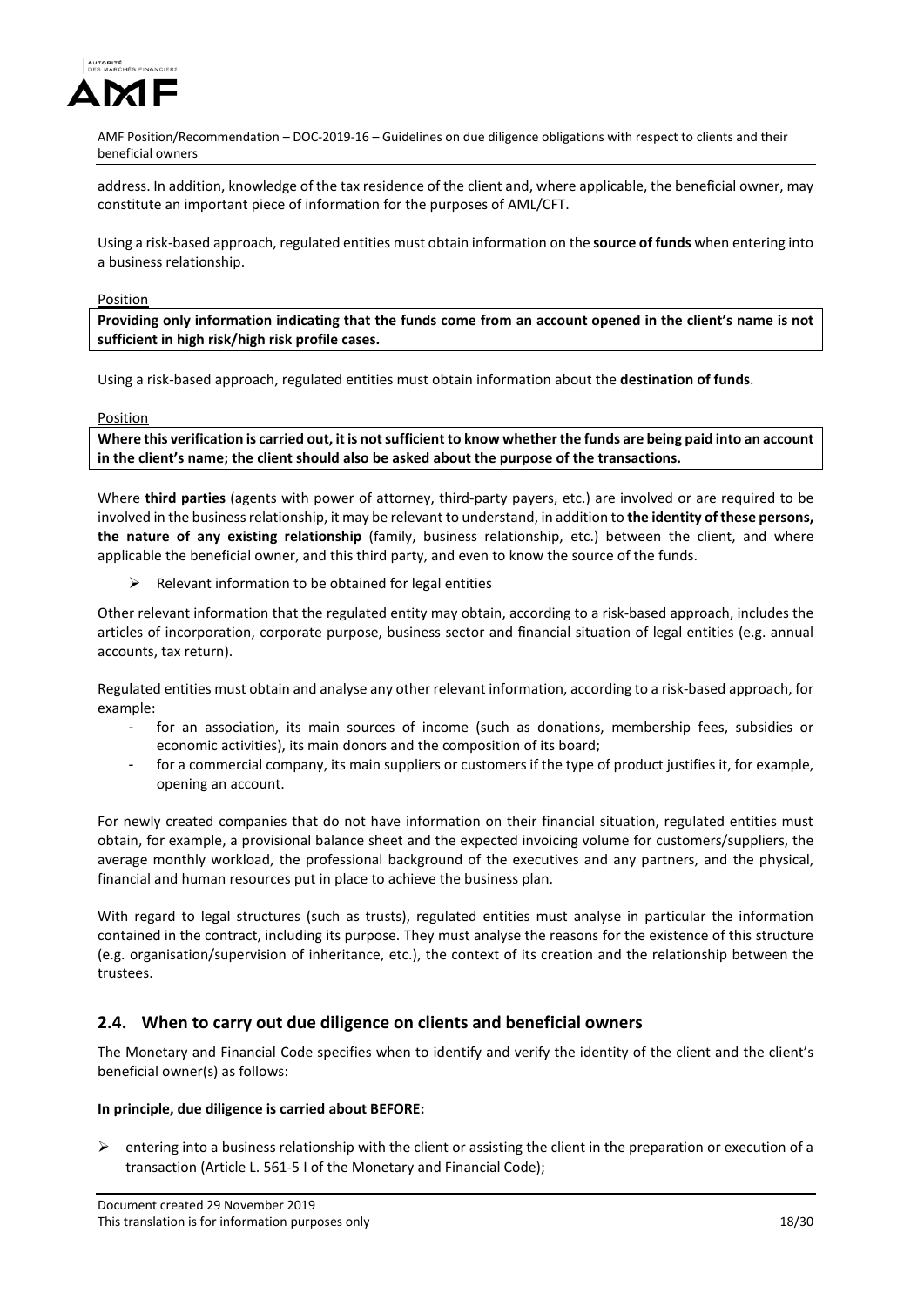

 $\triangleright$  carrying out a transaction on behalf of an occasional client where the obligation to identify and verify the client and the beneficial owner is required.

### **In exceptional cases, due diligence is carried out:**

- **►** DURING the time the business relationship is being established, where the risk of money laundering or terrorist financing appears to be low and when preventing any interruption to normal business activities is necessary (Article L. 561-5 IV);
- **AT THE LATEST** at the time the contract is entered into and before the start of the transaction covered by the contract (Article R. 561-6 3°), where the regulated entity, because of the low risk posed by the client or product, has chosen to implement simplified due diligence measures in application of Article L. 561-9 1° of the Monetary and Financial Code.

Furthermore, and in any event, **THROUGHOUT THE BUSINESS RELATIONSHIP**,

 $\triangleright$  The identity details obtained must be updated as part of ongoing due diligence and must be such that the risk profiles of the beneficial owners can be updated with regard to the regulated entity's risk classification (Articles L. 561-5-1 and R. 561-12 of the Monetary and Financial Code). These updates are particularly important when the client's beneficial owner is a PEP.

#### Position

**The regulated entity is not systematically required to identify and verify the identity of its client, and of the beneficial owner(s) where applicable, each time a transaction is carried out. The regulated entity may rely on the identification and verification measures already taken, unless there is reason to believe that further verification is necessary.**

Where the regulated entity has good reason to believe that the information previously obtained is no longer accurate or relevant, it must again identify and verify the identity of the client and beneficial owner (Article R. 561- 11 of the Monetary and Financial Code).

This may be the case, for example:

- $\triangleright$  where the regulated entity has a suspicion of money laundering because the client's transactions change significantly, in a way that is not consistent with the client's known activity, in particular with the amounts usually involved;
- $\triangleright$  or where public information (in the press or other media) or information obtained when updating information about the business relationship indicates that the beneficial owner(s) have changed following, for example, a change in the majority shareholder(s) in a company (in particular in the case of a merger/takeover/acquisition).

## **2.5. Implementation of the risk-based approach**

Using a risk-based approach, the legislator has defined special procedures for applying the obligation to identify and verify the identity details of the client and beneficial owner, which simplify, enhance or supplement those specified in Articles L. 561-5 and R. 561-7 of the Monetary and Financial Code described above.

Regulated entities must demonstrate ongoing due diligence throughout the business relationship in order to determine whether the conditions required for applying specific arrangements are still met.

They must implement simplified (**2.5.1**) or enhanced (**2.5.2**) due diligence measures that are detailed in their internal procedures. Additional due diligence measures (**2.5.3**) are those provided for in the regulations.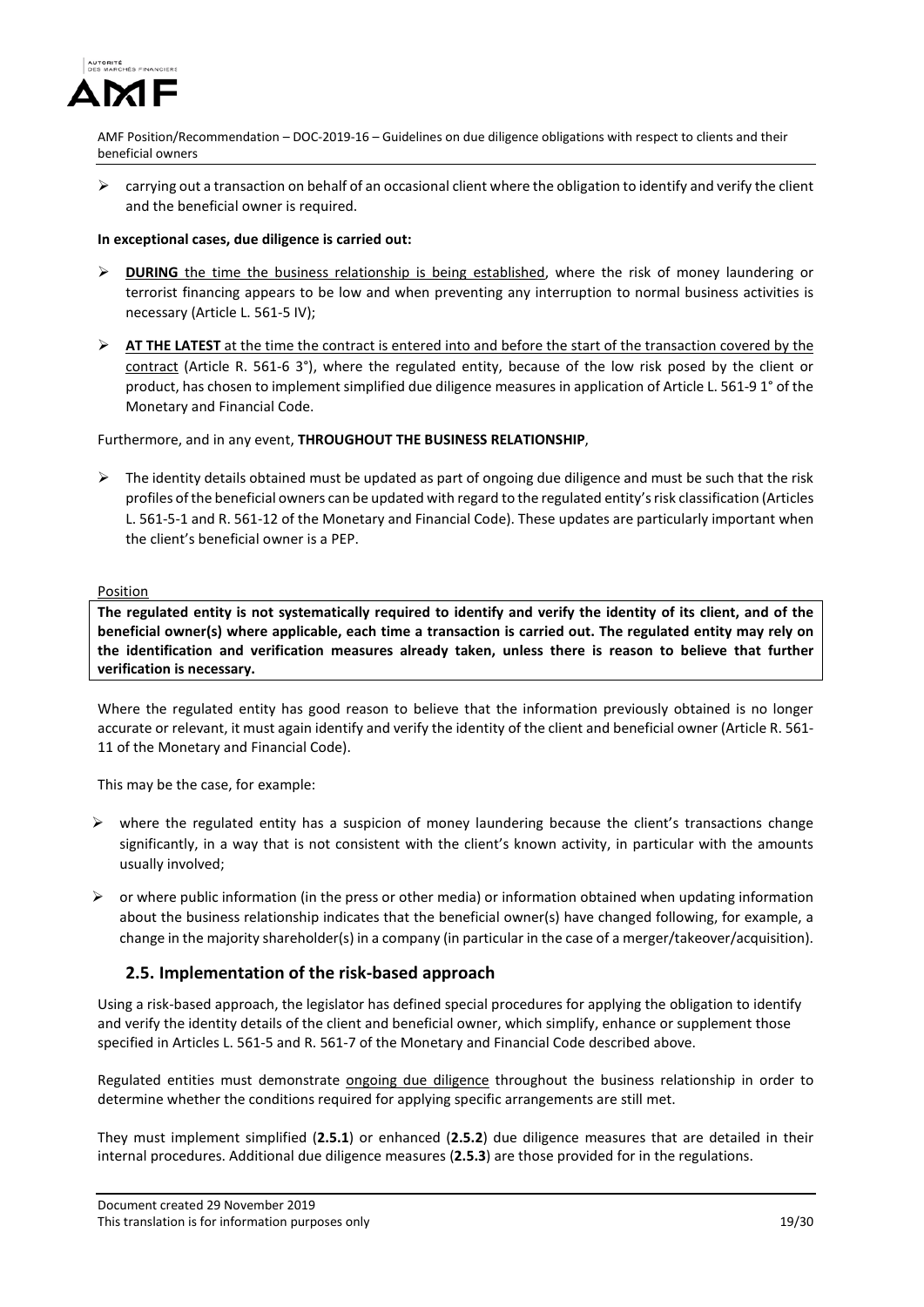

#### 2.5.1. Simplified due diligence measures

**α) For persons, services and products that pose a low risk**, and provided there is no suspicion of money laundering or terrorist financing, **identifying clients and beneficial owners alone is sufficient** (Articles L. 561-9 2° and R. 561- 14-2 of the Monetary and Financial Code):

- $\triangleright$  verifying the identities of the client and the beneficial owner is not required;
- $\triangleright$  obtaining information about the business relationship is not required.

Persons posing a low risk are those listed in Article R. 561-15, and services and products posing a low risk are those listed in Article R. 561-16.

## **However, the regulated entity must ensure that the conditions specified in Article R. 561-15 of the Monetary and Financial Code are met.**

**β)** Where, other than in these cases above, the risk appears to be low, the regulated entity **may defer verifying the identity of the client and beneficial owner** in accordance with the procedures specified in Articles L. 561-5 IV and R. 561-6. It may also **simplify its information about the business relationship** and **simplify the measures of ongoing due diligence** (Articles L. 561-9 1° and R. 561-14-1).

This simplification consists of adapting the following to suit this low risk:

- (i) the timing and frequency of implementing these measures;
- (ii) the extent of the measures implemented;
- (iii) the amount of information obtained;
- (iv) the quality of the information sources used.

**The regulated entity must be in a position to justify to the AMF that the scope of the due diligence measures it implements is appropriate to the risks it has assessed.**

### 2.5.2. Enhanced due diligence measures

**α) For persons, services and products that, according to the regulated entity, pose a high risk**, identifying and verifying the identities of the client and the beneficial owner, information about the business relationship and ongoing due diligence require enhanced measures (compared to those required in other cases).

These enhanced measures are at the discretion of the regulated entity, which must at all times be able to justify to the AMF the adequacy of its due diligence to the level of risk identified.

## **β) When faced with a transaction that is particularly complex** or **unusually high in value** or **with no apparent economic justification** or **with no apparent lawful purpose, enhanced scrutiny is required** in relation to:

(i) the source of funds;

-

- (ii) the destination of funds;
- (iii) the purpose of the transaction;
- (iv) the identity of the person benefiting from the transaction.

**γ) When using a financial institution distributor**[19](#page-19-0) **based outside the EEA**, the obligation to identify and verify the identity of the beneficial owner requires that the contract concluded between the portfolio asset management company and that distributor states that the distributor applies identification and identity verification procedures equivalent to those applicable in the Member States of the European Union and has access to the identity details

<span id="page-19-0"></span><sup>19</sup> Person mentioned in Article L. 561-2 1° to 6° of the Monetary and Financial Code.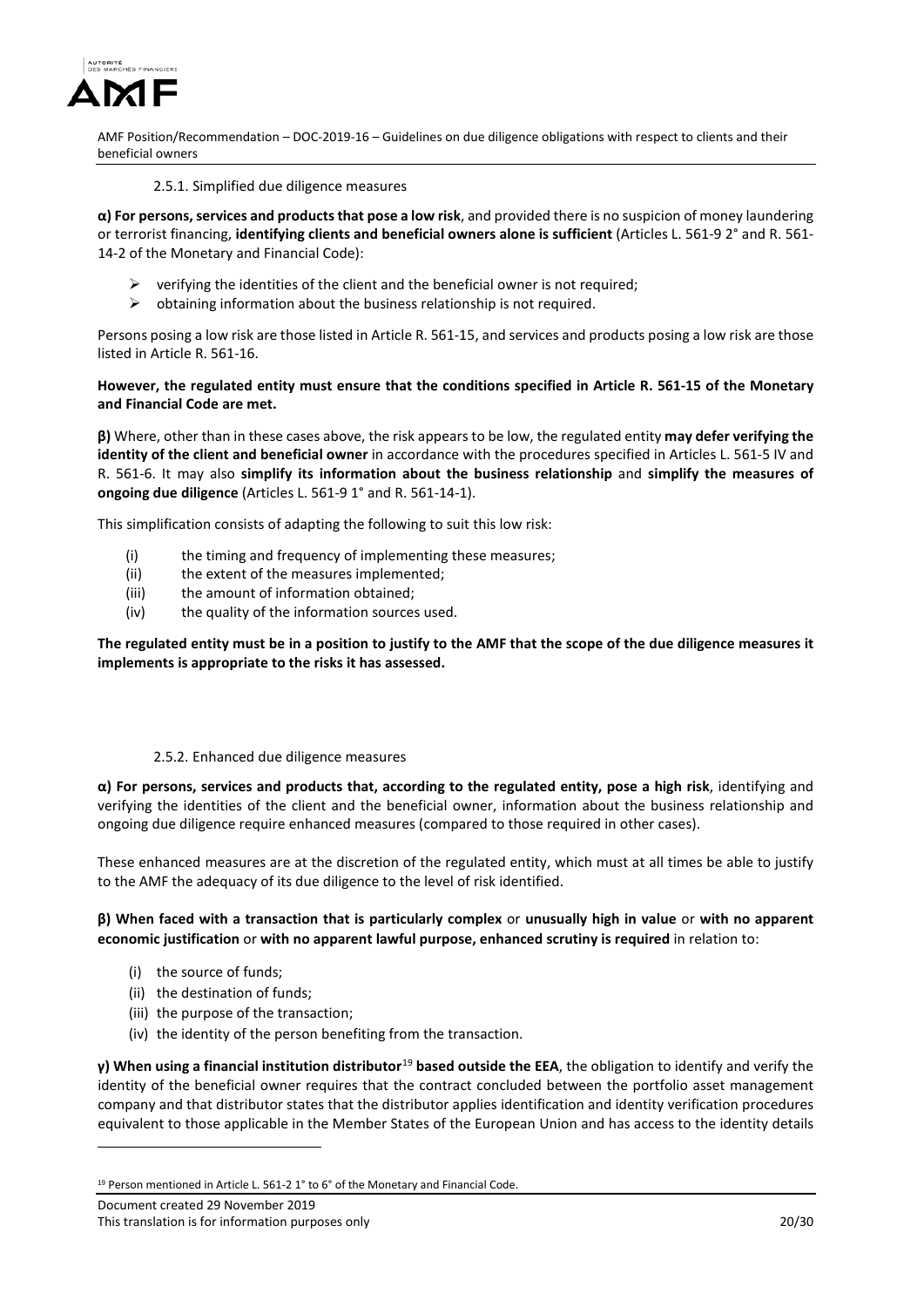

of the beneficial owner of the business relationship. The depositary of the investment fund shall ensure this is done.

#### **2.5.3.** Additional due diligence measures

Article L. 561-10 specifies **four cases** that require additional due diligence (themselves detailed in Articles R. 561- 19, R. 561-20, R. 561-20-2 and R. 561-20-4 of the Monetary and Financial Code):

- 1) Entering into a relationship remotely (see section 3 below).
- 2) The client is a PEP (see AMF Position/Recommendation DOC 2019-17 Guidelines on the Concept of Politically Exposed Persons).
- 3) Where the product or transaction poses **by its very nature** a particular risk of money laundering or terrorist financing because it favours anonymity (in particular in the case of bearer securities). Regulated entities must identify and verify the identity of the client and, where applicable, the beneficial owner **at the time of repayment of these products**.
- 4) Where the transaction involves persons domiciled, registered or based in high-risk third countries. **Regulated entities must increase the frequency with which they update** the information required to provide knowledge of their client and, where applicable, the beneficial owner of the business relationship.

## 3. SPECIAL CASE: ENTERING INTO A RELATIONSHIP REMOTELY

Entering into a business relationship remotely is becoming commonplace with the development of digitalised business processes and the proliferation of professionals operating only remotely. In the view of both the FATF Recommendations and Directive (EU) 2015/849 of the European Parliament and of the Council of 20 May 2015, entering into a business relationship remotely poses higher risks of money laundering and terrorist financing, which require the introduction of sufficient identity verification guarantees.

For this reason, Articles L. 561-10 1° and R. 561-20 of the Monetary and Financial Code require additional due diligence measures when a business relationship is entered into remotely with a client:

- where the client or the client's legal representative is not physically present before the financial institution, its third-party introducer or external service provider for identification purposes (but is instead online, for example);
- and where verifying the client's identity has not been carried out using an electronic means of identification mentioned in Article R. 561-5-1 1° or 2°, considered equivalent to "face-to-face".

However, Article L. 561-10 provides that when a business relationship is entered into remotely with (i) a low-risk person or (ii) exclusively for one or more low-risk products, as defined in Article L. 561-9 2° of the Monetary and Financial Code, and provided there is no suspicion of money laundering or terrorist financing, regulated entities are not required to implement these additional measures. Instead, they implement the simplified due diligence measures in accordance with Article L. 561-9.

In addition to identifying the client and, where applicable, the beneficial owner, pursuant to Article L. 561-5 of the Monetary and Financial Code, regulated entities must choose, from among the restricted list of measures provided in Article R. 561-20 of the same Code, **at least two separate measures** to be implemented for the purpose of verifying the identity of the client.

These measures include: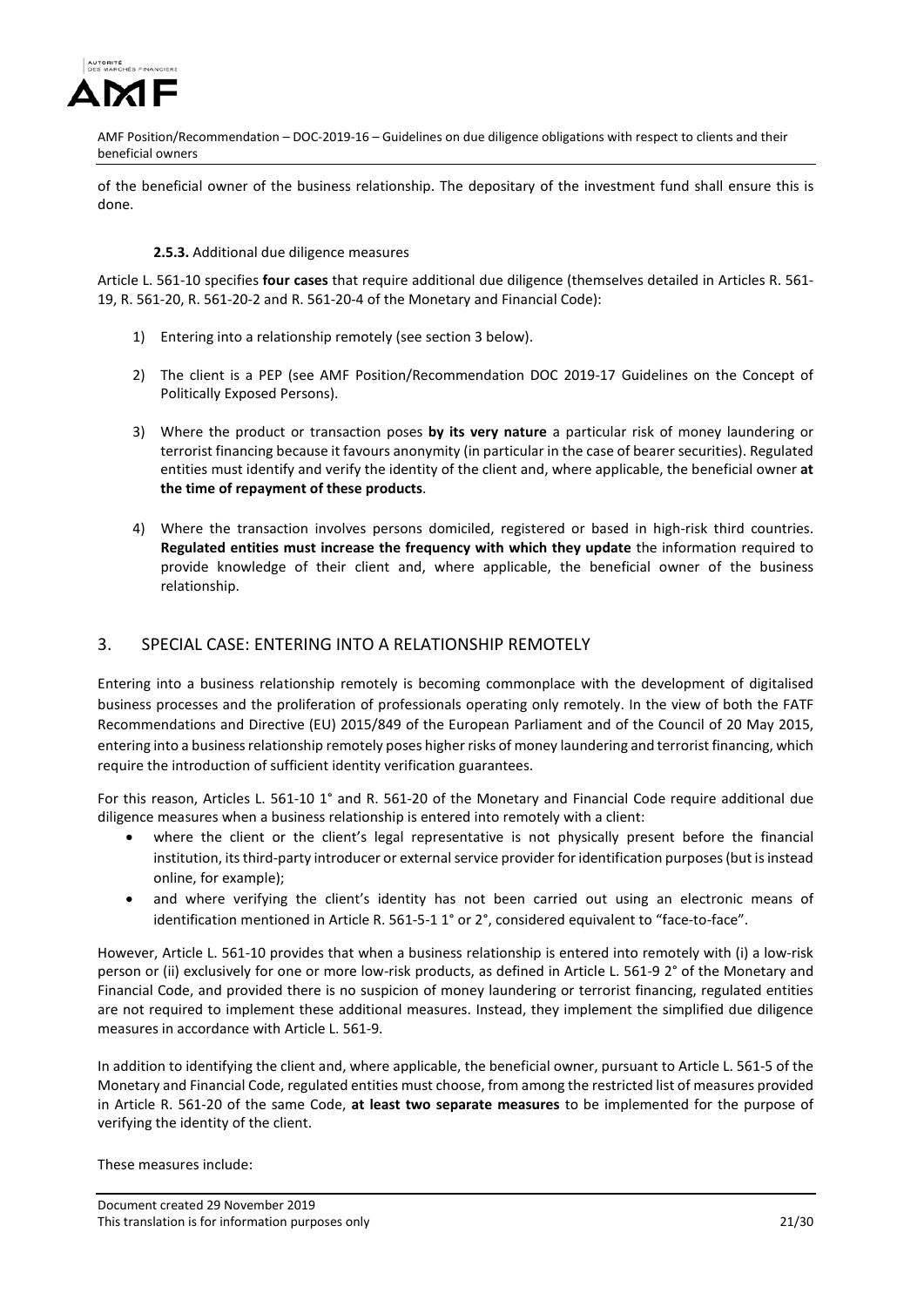

- Obtaining **a copy of the identity document and one additional supporting document** to confirm the client's identity. This measure does not require regulated entities to obtain, in addition to a copy of an official identity document, a second official identity document, even if such a document would confirm the identity of a client. The additional supporting document must contain *"information confirming the client's identity"*, i.e. for a natural person, first and last name and date and/or place of birth. A social security card, payslip or family record book can therefore be used as additional supporting documents. However, bank account details do not meet this requirement as they do not confirm the client's identity and therefore cannot be used as additional supporting documents. The same applies to the proof of address. For a legal entity, the additional supporting document can be, for example, the articles of incorporation.
- $\triangleright$  Implementing measures for verifying and certifying the copy of the identity document (for a natural person) or an extract from the official register (for a legal entity) by a third party independent of the person being identified. For example: the regulated entity itself obtaining a K-bis extract via the Infogreffe site, or its foreign equivalent.

#### Position

**The third party independent of the person being identified is either (i) a public authority or a ministerial public officer, such as a notary, embassy or consulate employee, and their foreign equivalents, or (ii) an independent third party offering technological solutions for the "verification/certification" of copies of identity documents based, for example, on biometric data, if these solutions are governed by legislation or by standards guaranteeing their reliability and security.** 

 $\triangleright$  Obtaining confirmation of the client's identity from a third party that is itself subject to AML/CFT requirements and located in an EU/EEA country or an "equivalent" third country under the conditions of Article L. 561-7 II of the Monetary and Financial Code governing the procedures for sharing personal data.

### Position

**In this case, the regulated entity must contact the independent third party directly, without going through its client's intermediary, and make sure that the confirmation covers all the client's identity details.** 

Two other additional due diligence measures, based on the eIDAS Regulation, which has the advantage of setting a European standard for electronic identification, are being introduced.

The regulated entity may:

- $\triangleright$  use an electronic means of identification delivered as part of an electronic identification scheme, either French or from another EU Member State, that has been notified to the European Commission and that offers a substantial level of guarantee within the meaning of the eIDAS Regulation (Article R. 561-20 5° of the Monetary and Financial Code);
- $\triangleright$  obtain an advanced or qualified electronic signature or a valid advanced or qualified electronic stamp based on a qualified certificate bearing the identity of the signatory (i.e. first and last names for a natural person) or of the stamp creator (for a legal entity) and issued by a qualified trust service provider (QTSP) recognised as such by the French National Cybersecurity Agency ANSSI or by the equivalent competent national authority in another EU Member State within the meaning of the eIDAS Regulation (Article R. 561-20 6° of the Monetary and Financial Code).

**The new procedures for verifying the client's identity resulting from Regulation No. 910/2014 "eIDAS" Regarding the use of an electronic means of identification with a high or substantial level of guarantee:** The France Connect platform puts regulated entities in contact with French or European identity providers who have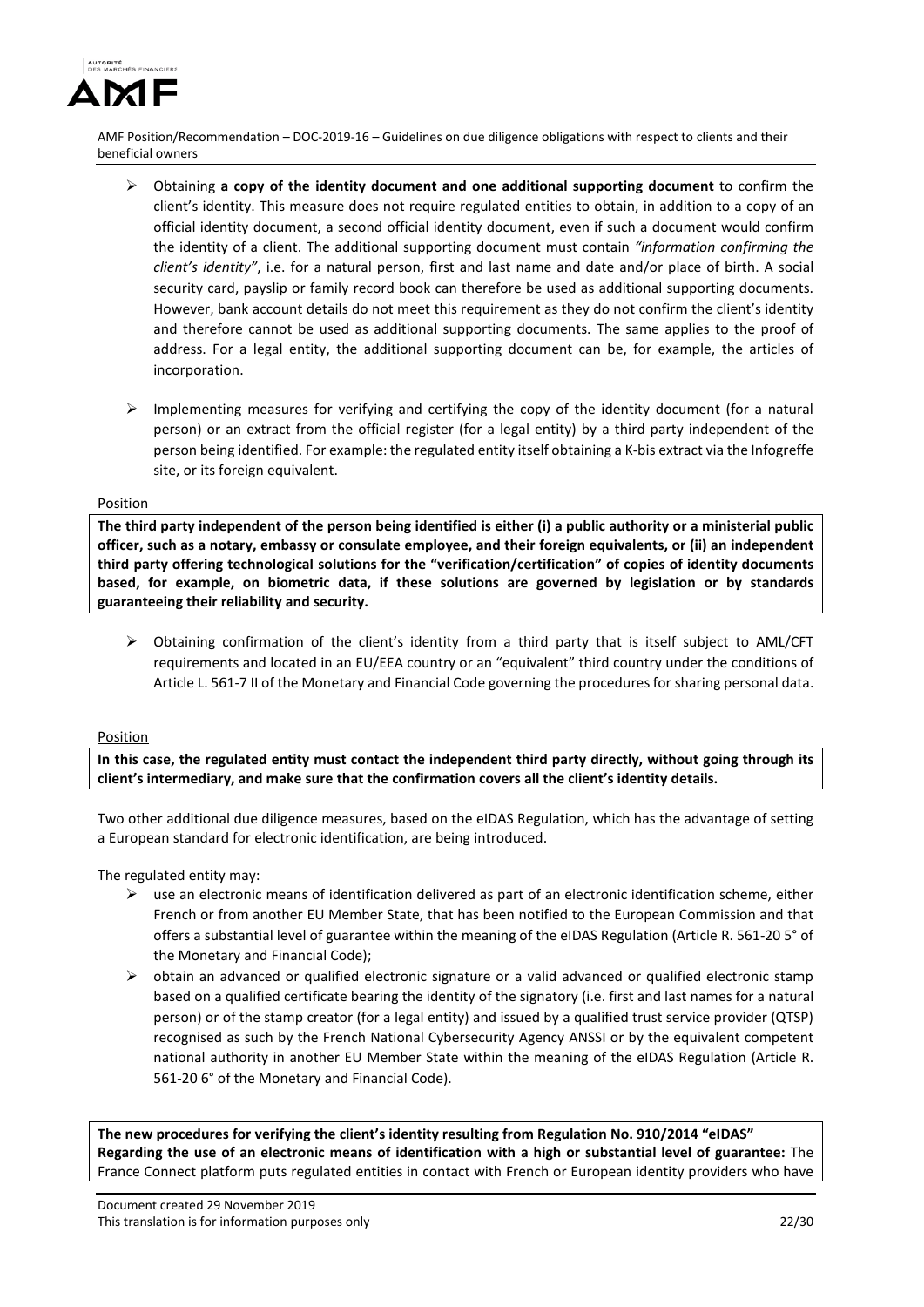

developed electronic means of identification (with a high or substantial level of guarantee) that have been notified to the European Commission.

Regulated entities are therefore invited to join the Interministerial Directorate for Digital Technology and the State Information and Communication System (DINSIC), which manages this platform. They will then be able to add the "France Connect" icon to their website and determine which identity providers they wish to use (depending on the level of guarantee – high or substantial – that the providers offer).

**Regarding obtaining a valid electronic signature or stamp based on a qualified certificate issued by a Qualified Trust Service Provider (QTSP):** Regulated entities may obtain this signature or stamp on any relevant document. The list of QTSPs that issue a valid electronic signature or electronic seal based on a qualified certificate is available at the following address: https://webgate.ec.europa.eu/tl-browser/#/search/type/3.

In addition, regulated entities must, where appropriate, verify the identity of persons acting on behalf of the client when entering into a business relationship remotely, in accordance with the same procedures (implementation of at least two additional due diligence measures, from among those mentioned above).

# 4. OBLIGATIONS TO RETAIN IDENTIFICATION DOCUMENTS AND VERIFY THE IDENTITY OF CLIENTS AND BENEFICIAL OWNERS

These obligations are provided for in Articles L. 561-12 and R. 561-7 of the Monetary and Financial Code. Subject to more restrictive provisions, the regulated entities must retain:

- documents and information, regardless of the format, relating to the identity of their regular or occasional clients and, where applicable, the beneficial owners of the business relationship for a period of five years following the closure of the accounts or the termination of the relationship with these clients;
- within the limits of their remit, documents and information, regardless of the format, relating to transactions made by their regular or occasional clients and documents recording the characteristics of transactions subject to enhanced scrutiny under Article L. 561-10-2 of the Monetary and Financial Code for a period of five years following their execution;
- the results of the enhanced scrutiny prescribed in Article L. 561-10-2 of the Monetary and Financial Code must, pursuant to Article R. 561-22 of the aforementioned Code, be recorded in writing and retained for five years;
- documents and records relating to declarations to TRACFIN for a period of five years following the termination of the business relationship concerned, involving one or more beneficial owners.

### Position

-

**The information retained must enable regulated entities to respond quickly to requests for information from the AMF required to fulfil its duties or to justify to the AMF the adequacy of their due diligence with regard to the risks identified.** 

The AMF General Regulation stipulates that regulated entities must determine in their internal procedures the conditions for retaining the information and documents required to comply with AML/CFT obligations and explicitly requires them to retain supporting documents and reports relating to the transactions referred to in Article L. 561- 15 of the Monetary and Financial Code (suspicious transaction reports).  $20$ 

<span id="page-22-0"></span><sup>20</sup> Article 320-21 in particular.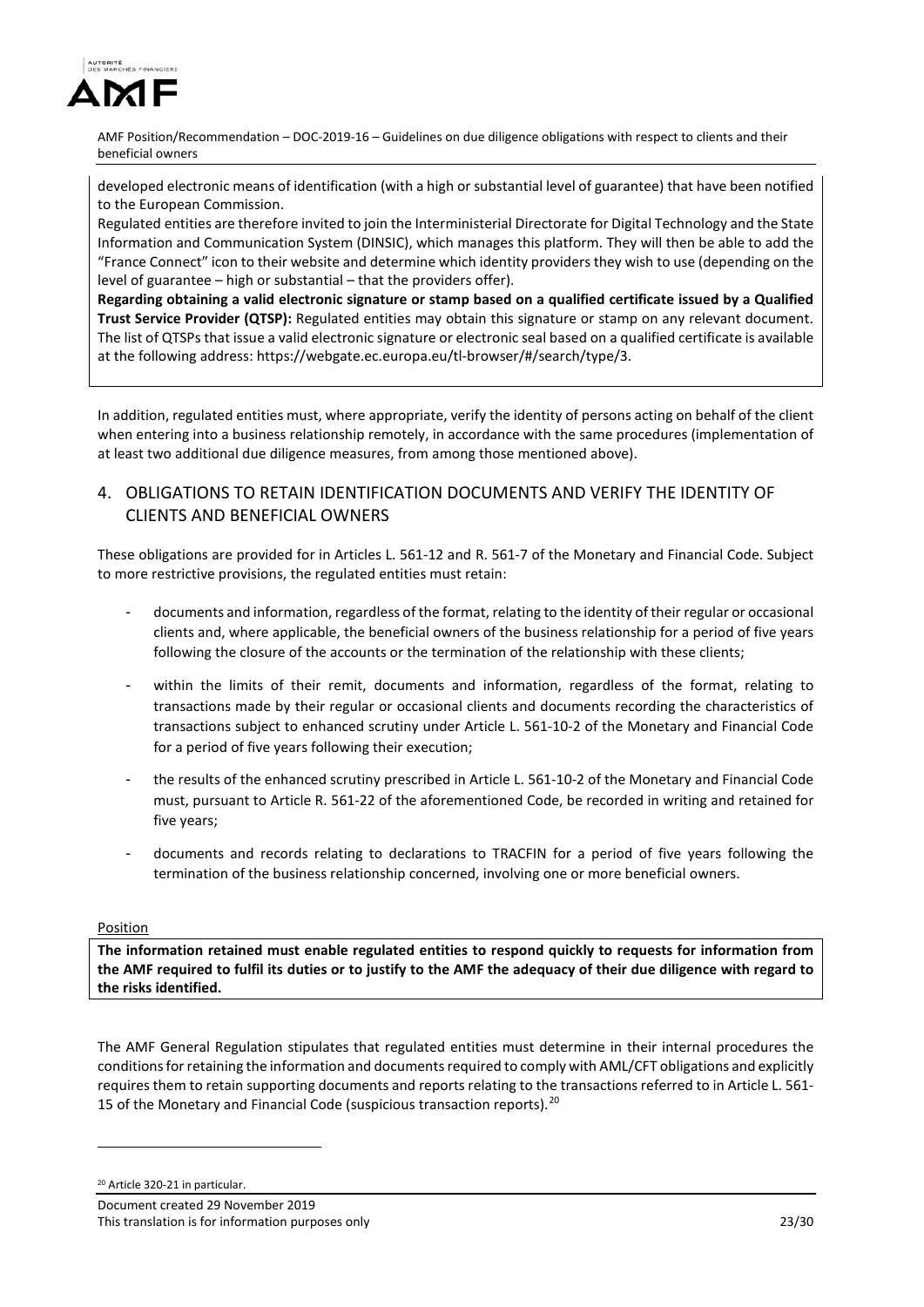

The AMF points out that the retention procedures must ensure compliance with the requirements (i) for the protection of personal data<sup>[21](#page-23-0)</sup> and (ii) for professional secrecy and confidentiality relating to suspicious transaction reports.<sup>[22](#page-23-1)</sup>

Position

**The AMF recommends that regulated entities ensure that "client" files are compliant and up-to-date, regardless of the length of the relationship with the client, and that suspicious transaction reports are not included in these files.** 

## 5. USE OF THIRD PARTIES FOR IMPLEMENTING DUE DILIGENCE OBLIGATIONS

Regulated entities may use a third party to implement client due diligence measures: $^{23}$  $^{23}$  $^{23}$ 

- either a third-party introducer (in the case of third-party introduction);
- $\triangleright$  or an external service provider (in the case of outsourcing).

In both cases, the regulated entity that uses the third party **remains fully responsible for implementing its due diligence obligations, particularly as regards the AMF**.

The differences between the two arrangements lie in the scope of the obligations that can be entrusted and in the fact that **the third-party introducer implements its own AML/CFT procedures**, which it is also required to have in its capacity as a regulated entity (see below).

**The obligation to report to TRACFIN may not be entrusted to third parties, under either third-party introduction or outsourcing arrangements.** 

## **5.1. Third-party introduction**

### 5.1.1. Definition of third-party introduction

Third-party introduction is a mechanism strictly regulated by Article L. 561-7 of the Monetary and Financial Code that allows a regulated entity to use the services of a third-party (hereinafter referred to as a "third-party introducer") that meets the conditions set out in the regulations when it comes to implementing certain due diligence obligations at the start of a business relationship.

Third-party introduction relates only to the implementation of the client due diligence obligations set out in Article L. 561-5 I to Article L. 561-5-1 of the Monetary and Financial Code, specifically:

- **-** identifying the client and verifying the client's identity before entering into a business relationship;
- **-** where appropriate, identifying the beneficial owner and verifying the beneficial owner's identity before entering into a business relationship;
- **-** obtaining information about the business relationship.

The services of a third-party introducer may not be used to implement the obligations provided for in Article L. 561-6 of the Monetary and Financial Code, i.e. implementing, for the entire duration of the business relationship, **ongoing due diligence** and carrying out a thorough examination of the transactions executed while ensuring that they are consistent with up-to-date information about the business relationship. When regulated entities use a

<span id="page-23-0"></span><sup>&</sup>lt;sup>21</sup> Following the entry into force of the GDPR, the Single Authorisation No. AU-003 (Deliberation No. 2011-180 of 16 June 2011 on the single authorisation of personal data processing implemented by entities subject to anti-money laundering and counter-terrorist financing requirements and the application of financial sanctions) has no longer had any legal value since 25 May 2018. Until such time as GDPR standards are produced, this single authorisation remains available on the CNIL website.

<span id="page-23-1"></span><sup>22</sup> See in particular Articles L. 561-18 to L. 561-21 of the Monetary and Financial Code.

<span id="page-23-2"></span><sup>&</sup>lt;sup>23</sup> Defined in section 1.2 above.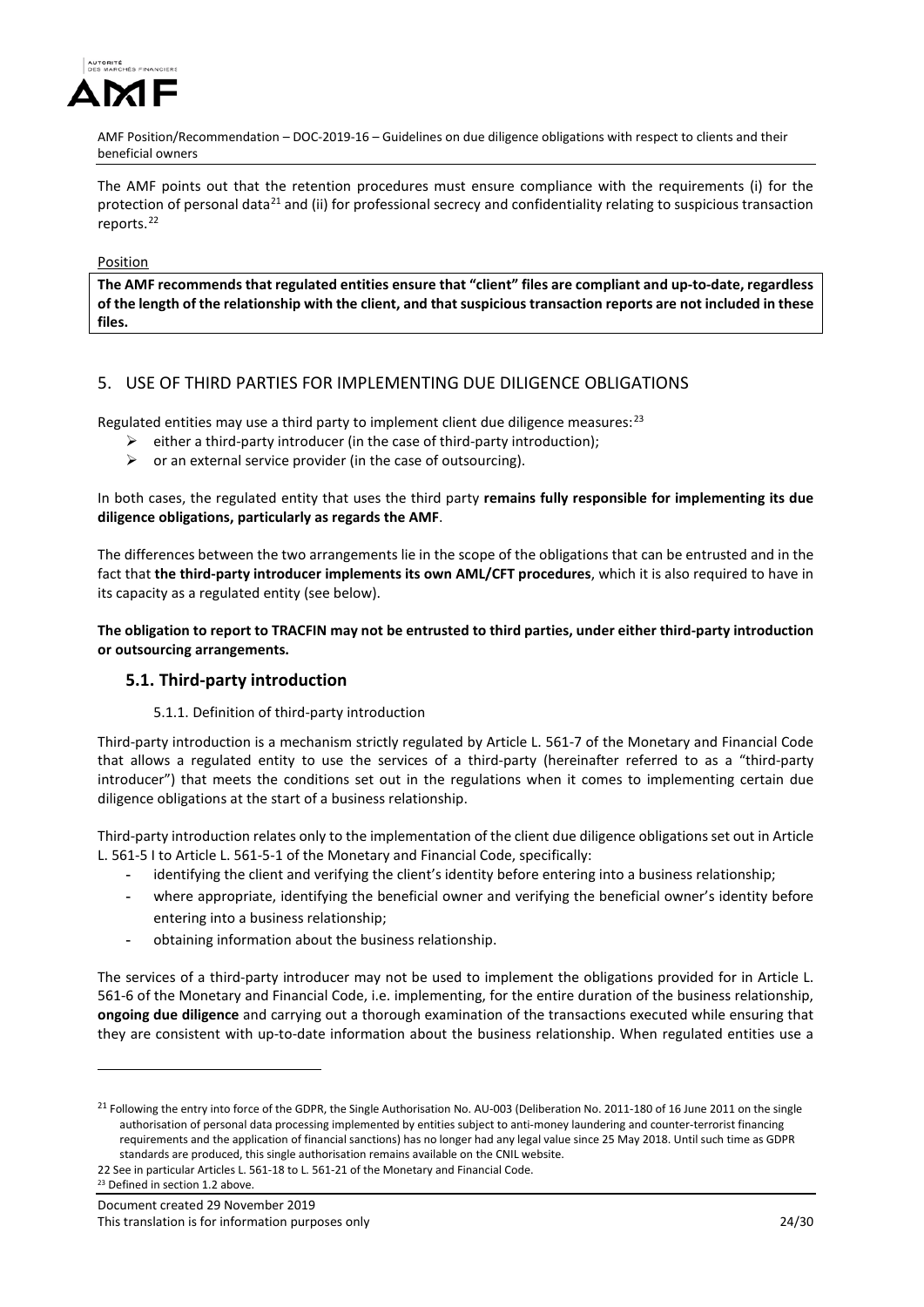

third party to implement these due diligence measures, they do so within the scope of **outsourcing as provided for in Article R. 561-38-2** of the Monetary and Financial Code.

Third-party introduction differs from outsourcing, however, in that the third-party introducer implements its own AML/CFT procedures and not those of the regulated entity. A third-party regulated entity may act as a third-party introducer and as an external service provider depending on the due diligence measures.

5.1.2. Procedure for appointing a third-party introducer

According to Article L. 561-7 I 1° of the Monetary and Financial Code, the third-party introducer must meet certain quality and geographical location requirements. **It is the responsibility of the regulated entity to ensure that this is the case**.

- **The third-party introducer may be a professional person practising his/her profession or business or having his/her registered office in France subject to the AML/CFT rules referred to in** 1° to 2° b or in 3° a, 5°, 6°, 12°, 12° a or 13° of Article L. 561-2 of the Monetary and Financial Code, i.e. either an entity subject to supervision by the ACPR, except for intermediaries in banking operations and payment services and intermediaries in crowdfunding, or an entity subject to supervision by the AMF, or a law or accounting professional;
- **The third-party introducer may also be a person belonging to an equivalent category** to those mentioned in 1° to 2° b or in 3° a, 5°, 6°, 12°, 12° a or 13° of Article L. 561-2 of the Monetary and Financial Code **under foreign law and established in an EU or EEA Member State**, which implies that he/she is subject to the AML/CFT regulations of that EU or EEA Member State and subject to the supervision of the competent authority of that State;
- **The third-party introducer may also be a person belonging to an equivalent category** to that mentioned in 1° to 2° b or in 3° a, 5°, 6°, 12°, 12° a or 13° of Article L. 561-2 of the Monetary and Financial Code **under foreign law and established in a third country (outside the EU or EEA)** that imposes equivalent obligations in terms of AML/CFT, which implies that he/she is subject to the AML/CFT regulations of that third country and subject to the supervision of the competent authority of that country.

### Position

<u>.</u>

**In all cases, appointing a third-party introducer must be based on a risk-based approach conducted by the regulated entity, including:** 

**• Analysing the risks potentially posed by the third-party introducer (nature of the business operated by the third-party introducer, nature and purpose of the business relationship likely to be entered into with the client). This analysis must be subject to written procedures (analysis criteria, etc.).**

**• Reviewing the potential risks with regard to its risk classification.** 

**• Verifying the information available with the national and international bodies engaged in AML/CFT[24](#page-24-0) as regards the quality of the anti-money laundering and counter-terrorism financing regulations applicable in the third-party introducer's country.**

**• Consulting, where appropriate, its subsidiaries, branches or group entities located in the third-party introducer's country in order to check the reputation of the third-party introducer.** 

**• Searching for potential public sanctions, including criminal ones, imposed on the third-party introducer that may contain one or more AML/CFT complaint,[25](#page-24-1) and, where applicable, the remedial measures taken by the third-party introducer as a result of this sanction.**

<span id="page-24-0"></span><sup>&</sup>lt;sup>24</sup> In particular the FATF mutual evaluation reports available on the FATF website.

<span id="page-24-1"></span><sup>&</sup>lt;sup>25</sup> In particular the sanctions issued by the AMF and the ACPR or by their counterparts for third parties located outside France. The regulations do not prohibit the appointment of a third-party introducer that has been sanctioned.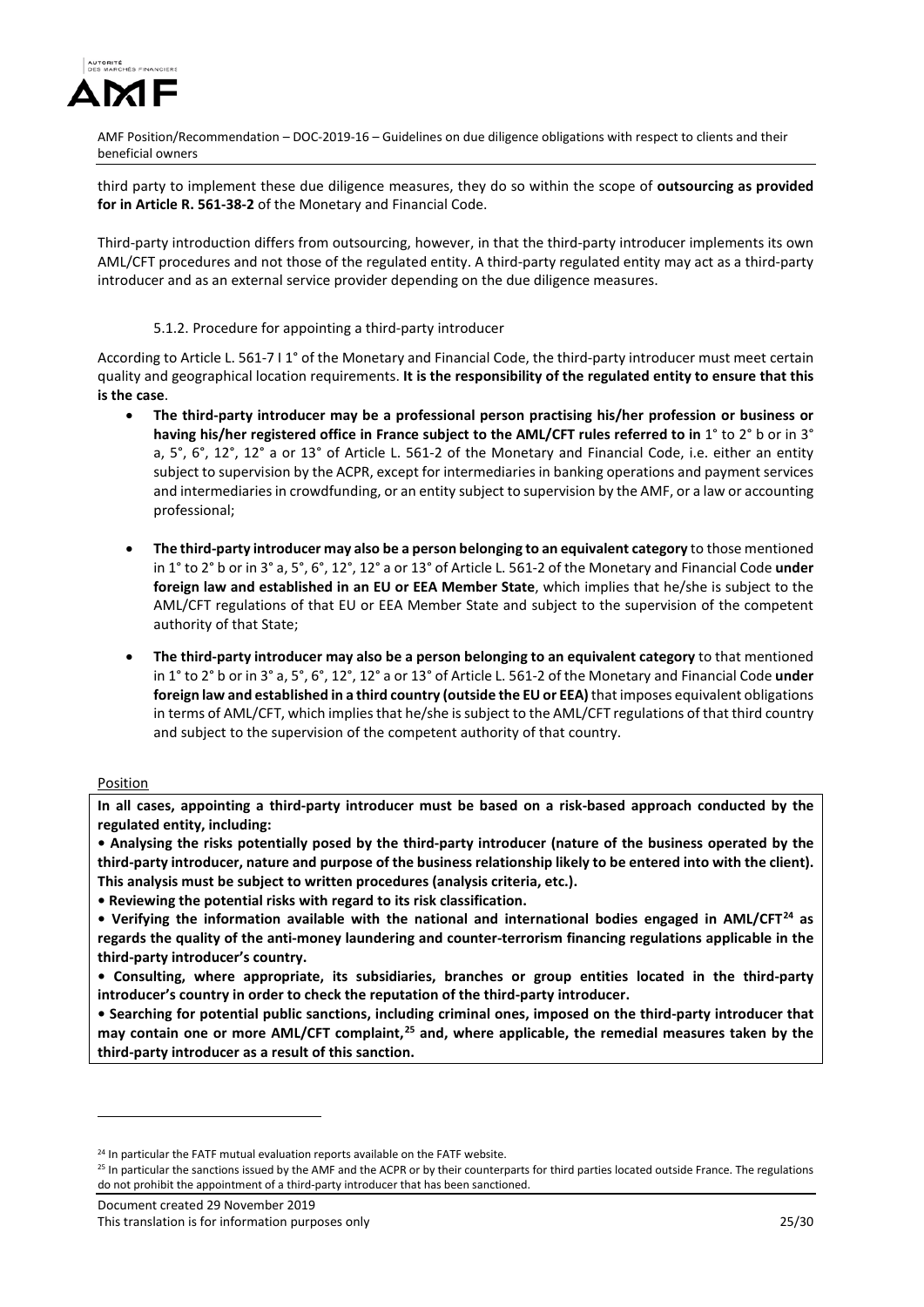

As part of the risk-based approach, the regulated entity must ensure that the third-party introducer (French or foreign) is able to implement, on a permanent basis, the French AML/CFT obligations provided for in Article L. 561- 5 I and Article L. 561-5-1 of the Monetary and Financial Code (see below).

### 5.1.3. Controls and responsibilities

Pursuant to Article R. 561-13 of the Monetary and Financial Code, a **written agreement is entered into** between the regulated entity and the third-party introducer, which sets out the procedures for monitoring the due diligence measures implemented by the third-party introducer.

The regulated entity's internal control system (both permanent and periodic)<sup>[26](#page-25-0)</sup> ensures compliance with the provisions of the agreement, with the regulated entity remaining responsible for the related AML/CFT obligations.[27](#page-25-1) The regulated entity must therefore formalise appropriate procedures and implement the relevant controls to ensure that it complies at all times with the legal and regulatory provisions of Articles L. 561-5, L. 561- 5-1 and L. 561-6 of the Monetary and Financial Code.

In any event, it is the duty of the regulated entity to justify to the AMF that it has implemented control procedures to ensure that it has a firm grasp on using the services of the third-party introducer.

Should the third-party introducer and regulated entity using the services of the third-party introducer enter into an agreement, this would not release them from their respective AML/CFT obligations in respect of the legislation applicable to them. They must provide evidence to their respective supervisory authority that they meet their obligations.

## 5.1.4. Third-party introduction within a group

Pursuant to Article L. 561-7 of the Monetary and Financial Code, it is permitted, **within a group**, to appoint, as third-party introducer, a person **belonging to an equivalent category** to that mentioned in 1° to 2° b or in 3° a, 5°, 6°, 12°, 12° a or 13° of Article L. 561-2 of the Monetary and Financial Code **under foreign law and established in a third country (outside the EU or EEA) included on the European blacklist.** 

The third-party introducer may belong to the same group as the regulated entity under the following conditions:

- **-** The third-party introducer mentioned in 1° to 2° b or in 3° a, 5°, 6° or 8° of Article L. 561-2 of the Monetary and Financial Code **belonging to an equivalent category under foreign law**;
- **-** The group is a group within the meaning of Article [L. 511-20,](https://www.legifrance.gouv.fr/affichCodeArticle.do?cidTexte=LEGITEXT000006072026&idArticle=LEGIARTI000006654332&dateTexte=&categorieLien=cid) excluding mixed groups, a financial conglomerate within the meaning of Article L. 517-3 or a group within the meaning of Article[s L. 322-1-2,](https://www.legifrance.gouv.fr/affichCodeArticle.do?cidTexte=LEGITEXT000006073984&idArticle=LEGIARTI000006797395&dateTexte=&categorieLien=cid)  [L. 322-1-3 a](https://www.legifrance.gouv.fr/affichCodeArticle.do?cidTexte=LEGITEXT000006073984&idArticle=LEGIARTI000006797395&dateTexte=&categorieLien=cid)nd [L. 356-2 o](https://www.legifrance.gouv.fr/affichCodeArticle.do?cidTexte=LEGITEXT000006073984&idArticle=LEGIARTI000030435107&dateTexte=&categorieLien=cid)f the Insurance Code or within the meaning of Article L. 111-4-2 of the Mutual Society Code or within the meaning of Article [L. 931-2-2 o](https://www.legifrance.gouv.fr/affichCodeArticle.do?cidTexte=LEGITEXT000006073189&idArticle=LEGIARTI000030434016&dateTexte=&categorieLien=cid)f the Social Security Code;
- **-** The group **applies the measures provided for by the legal or regulatory provisions of French law** in accordance with Article L. 561-33 when the parent company has its registered office in France, or **equivalent measures when this is not the case**;
- **-** Where the third-party introducer is located in a third country that appears on the list of high-risk third countries with strategic deficiencies published by the European Commission (Delegated Regulation (EU) 2016/1675), **the group must notify the ACPR** that it uses this third-party introducer, together with the

<span id="page-25-1"></span><sup>27</sup> Article L. 561-7 of the Monetary and Financial Code.

<span id="page-25-0"></span><sup>&</sup>lt;sup>26</sup> Articles R. 561-38-3 and R. 561-38-4 of the Monetary and Financial Code and Articles 320-20, 321-147 and 550-10 of the AMF General Regulation.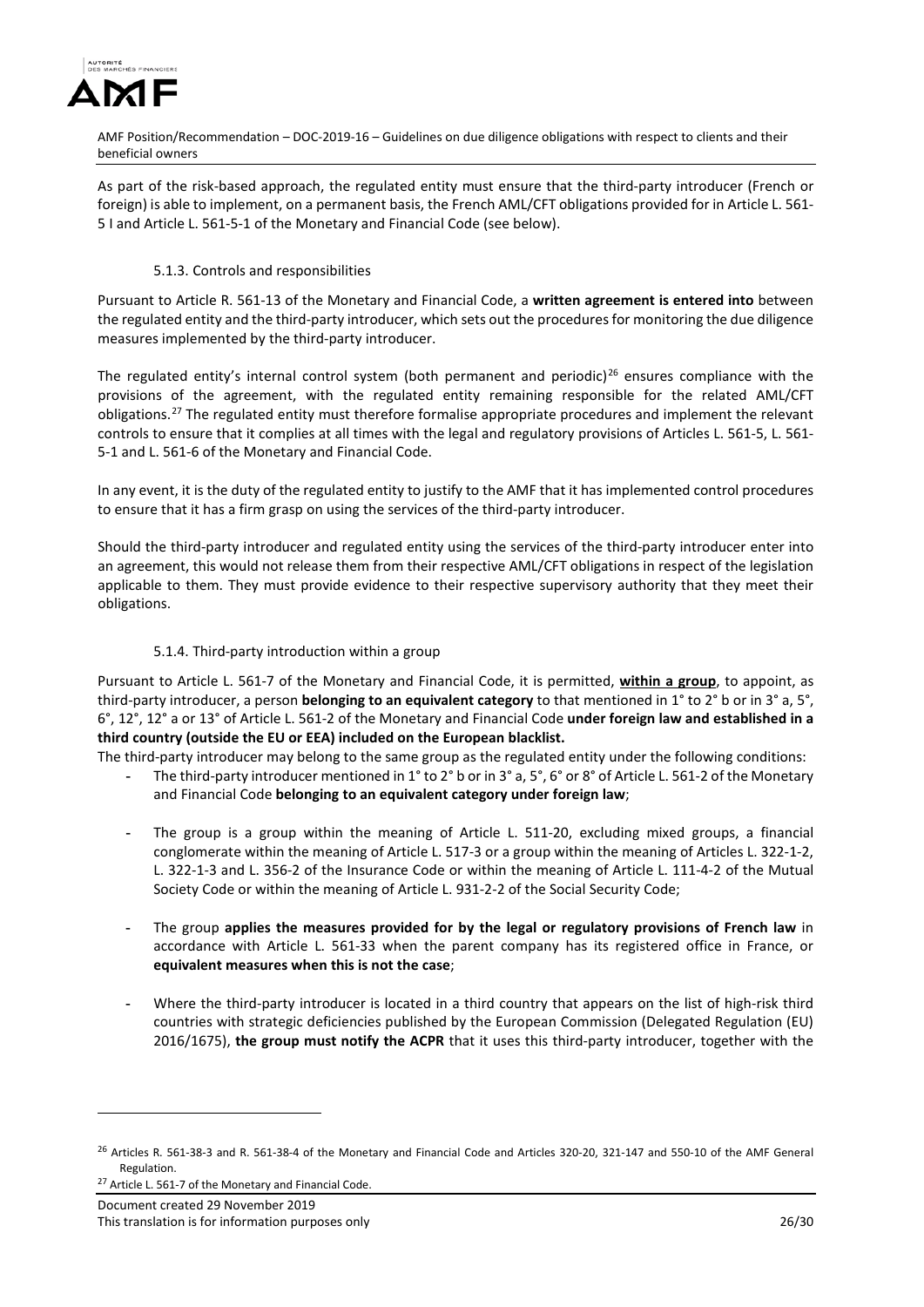

documents justifying that the group ensures that the third-party introducer has implemented the group procedures mentioned in Article L. 561-33.

Position

**Where the third-party introducer is part of a group, the regulated entity may rely on the existing procedures, organisation structure and internal control at the group level to ensure that the third-party introducer carries out its due diligence, provided that these procedures and controls cover the third-party introducer effectively. The agreement covering the third-party introducer may consist of an internal procedure.** 

5.1.5. Sending and sharing of information collected by the third-party introducer

 $\square$  Sending information between the third-party introducer and the regulated entity using it

To ensure compliance with Article L. 561-5 I and Article L. 561-5-1 of the Monetary and Financial Code, the regulated entity using the services of a third-party introducer must be in possession of the identity details of the client and verify these details (and those of the beneficial owner, where appropriate), the information relating to the nature and purpose of the business relationship and any other relevant information.

Two cases should be highlighted:

- **a)** Where the third-party introducer is governed by French Law, the regulated entity using its services must be able to have access to the information obtained by the third-party introducer before entering into the business relationship<sup>[28](#page-26-0)</sup> in accordance with Articles R. 561-5 and R. 561-12<sup>[29](#page-26-1)</sup> of the Monetary and Financial Code, since the third-party introducer is subject to the same obligations as the regulated entity.
- **b)** Where the third-party introducer is located outside France, verifying the client's identity (and that of the beneficial owner where appropriate) and gathering information on the business relationship may not necessarily be based on the regulated entity's access to the aforementioned information.

In accordance with the law applicable to the third-party introducer, the information and documents collected by the foreign third-party introducer when entering into the business relationship with the client<sup>[30](#page-26-2)</sup> do not necessarily comply with the French legislative requirements for entering into a business relationship.

Position

<u>.</u>

**Where the third-party introducer is located outside France, the regulated entity must ensure that the information obtained by the third-party introducer satisfies the requirements of French legislation.[31](#page-26-3) Where the information obtained by the third-party introducer does not enable the regulated entity to comply with the obligations provided for in Articles L. 561-5 and L. 561-5-1, it must not enter into a business relationship or carry out transactions in accordance with Article L. 561-8, or it must implement, itself or by any other means (e.g. through outsourcing), the obligations of due diligence.** 

<span id="page-26-3"></span><sup>31</sup> Pursuant to Article L.561-7 I b) of the Monetary and Financial Code.

<span id="page-26-0"></span> $^{28}$  The third-party introducer is often already engaged in a business relationship with the client for which it acts as an introducer for similar activities or not.

<span id="page-26-1"></span> $^{29}$  The information related to the knowledge of the client and of the business relationship likely to be collected for the purpose of assessing the AML/CFT risks is listed in the Order of 2 September 2009 adopted pursuant to Article R. 561-12 of the Monetary and Financial Code.

<span id="page-26-2"></span><sup>&</sup>lt;sup>30</sup> In this case, it is often a client established in the country of the third-party introducer whose identity must be verified by means of other supporting documents than those referred to in Article R. 561-5-1 of the Monetary and Financial Code.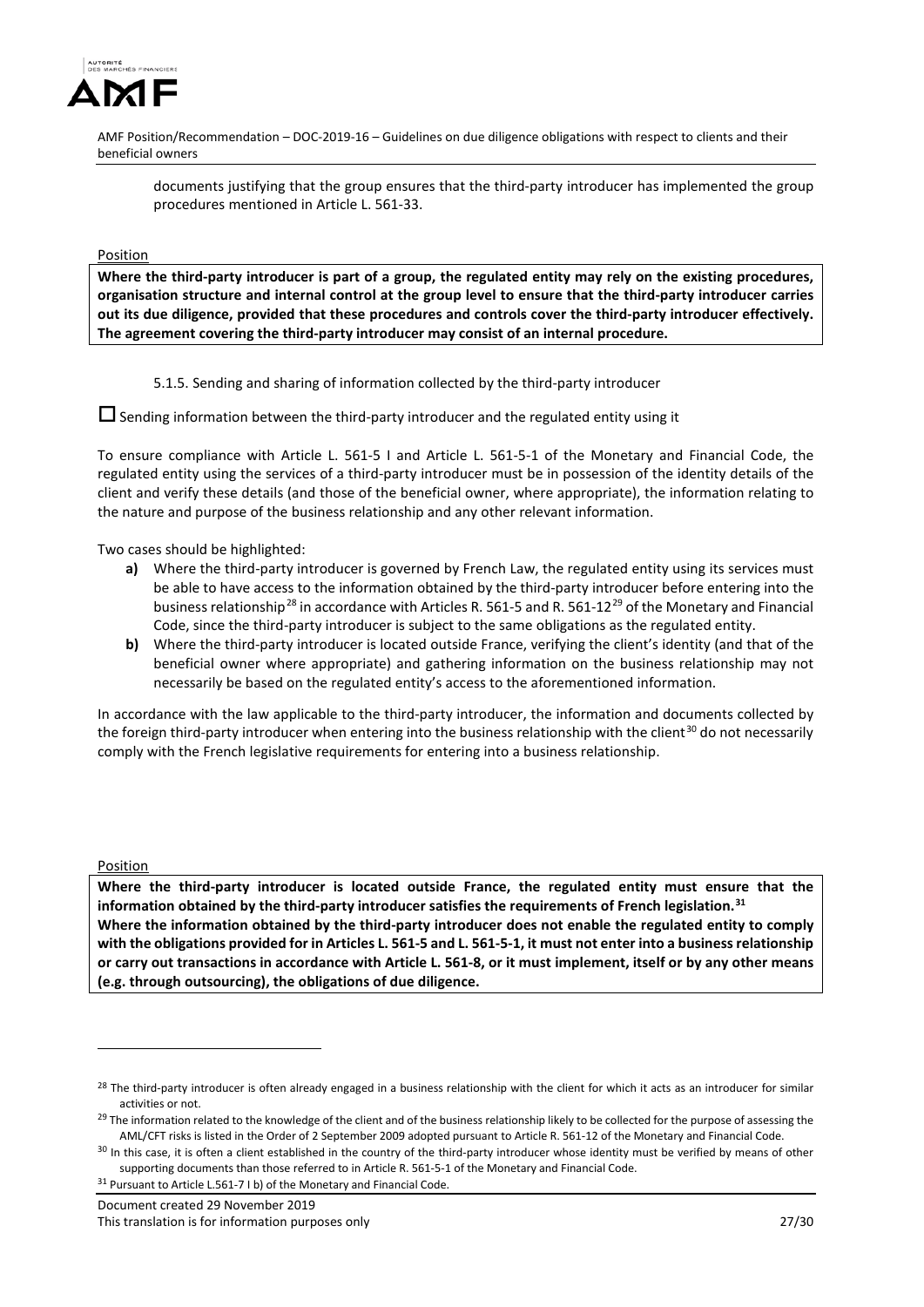

In all cases, where the regulated entity has good reasons to believe that the identity of the client and the identity details previously obtained by the third-party introducer are no longer accurate or relevant, it must carry out again the procedures to identify and verify the identity of the client, pursuant to Article R. 561-11 of the Monetary and Financial Code.<sup>[32](#page-27-0)</sup>

 What are the procedures for exchanging information between the third-party introducer and the regulated entity?

In accordance with Article L. 561-7 of the Monetary and Financial Code, the regulated entity has access to the information collected by the third-party introducer. Article R. 561-13 of the Monetary and Financial Code stipulates that the third-party introducer must, **without delay**, send the information and copies of the documents that it has collected as part of implementing the due diligence measures to the regulated entity.

In accordance with the same Article, the **procedures for sending** information and documents collected as part of implementing the due diligence measures and the procedures for monitoring those measures must be specified in a written agreement between the regulated entity and third-party introducer.

These procedures must be defined in such a way as to enable the regulated entity to fulfil its obligations, including detecting PEPs or persons subject to asset freezing measures. It is possible to implement automated real-time information-sharing systems.

The agreement entered into between the regulated entity and the third-party introducer must **also stipulate the procedures for retaining the information and copies of documents collected** and may specify the main contacts for each party.

 $\square$  Sharing the information collected with other entities

Pursuant to Article L. 561-7 II of the Monetary and Financial Code, the regulated entity may communicate the information<sup>[33](#page-27-1)</sup> obtained from a third-party introducer:

- To another person mentioned in Article L. 561-2 1° to 6° of the Monetary and Financial Code, located or having its registered office in France (excluding payment institutions that mainly provide the money transfer services);
- To an institution offering financial activities equivalent to those carried out by the persons referred to in Article L. 561-2 1° to 6° under the following cumulative conditions:
	- The institution receiving the information must be located in another Member State of the European Union, in a State party to the EEA agreement or in a third country that imposes equivalent obligations in terms of AML/CFT included on the list compiled by order of the minister responsible for the economy, or be part of a group or a financial conglomerate that has introduced an organisation and the procedures mentioned in Article L. 561-33 of the Monetary and Financial Code.<sup>[34](#page-27-2)</sup>
	- The institution receiving the information must ensure an adequate level of protection with regard to the private life and the fundamental freedoms and rights of persons when dealing with information of a personal nature, pursuant to Articles 68 and 69 of the French Data Protection Act No. 78-17 of 6 January 1978.[35](#page-27-3)

<span id="page-27-0"></span><sup>&</sup>lt;sup>32</sup> It is the regulated entity's responsibility to carry out this new identification/verification procedure.

<span id="page-27-1"></span><sup>&</sup>lt;sup>33</sup> Information obtained pursuant to Articles L. 561-5 I and L. 561-5-1 of the Monetary and Financial Code.

<span id="page-27-2"></span><sup>34</sup> Order of 27 July 2011 on the list of third countries imposing equivalent AML/CFT requirements.

<span id="page-27-3"></span><sup>&</sup>lt;sup>35</sup> The countries of the EEA are considered as providing an equivalent level of protection of personal data. In these countries, the processing of personal data is governed by Regulation (EU) 2016/679 of the European Parliament and of the Council of 27 April 2016 on the protection of natural persons with regard to the processing of personal data and on the free movement of such data, which repeals Directive 95/46/EC.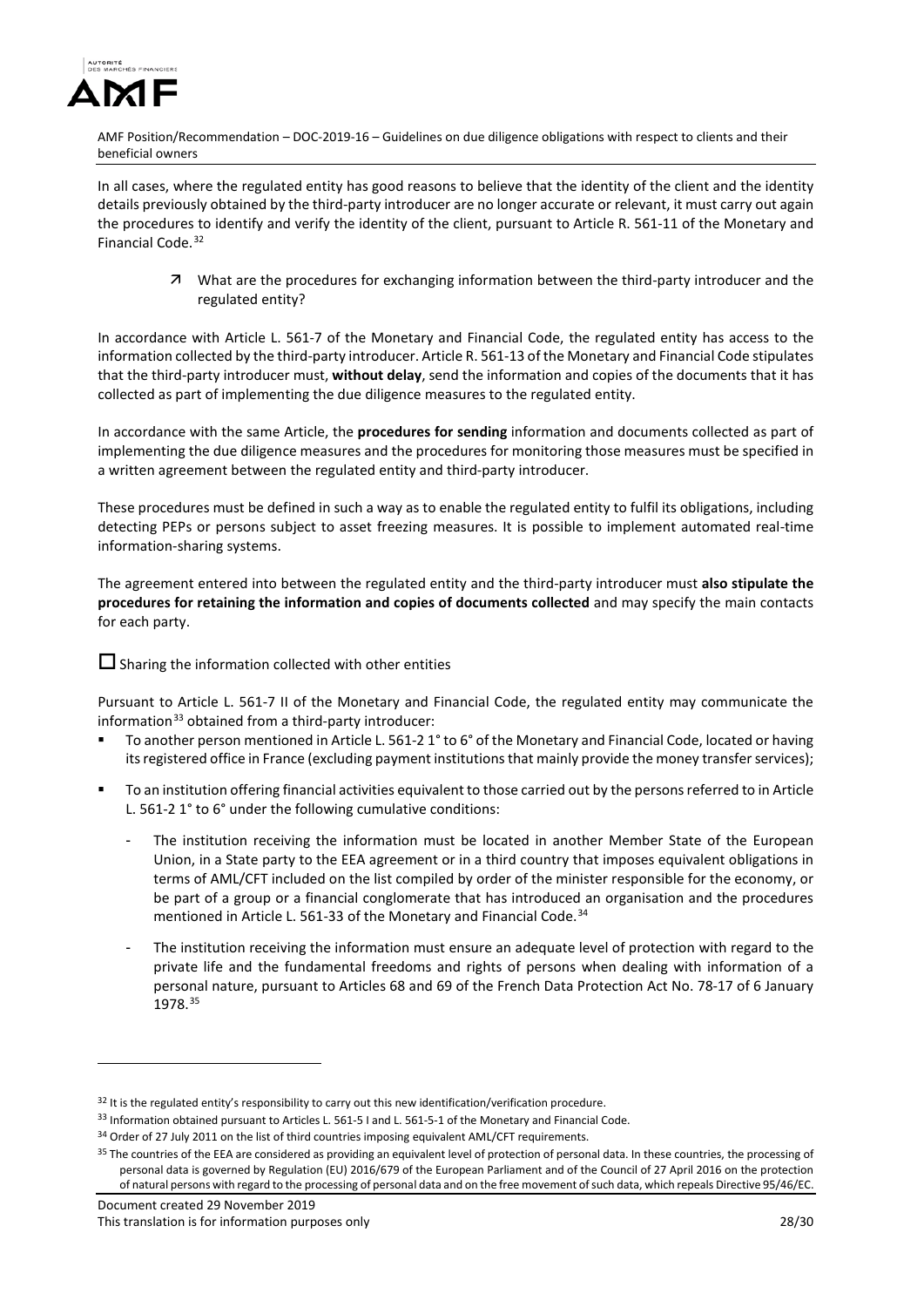

#### 5.1.6. Special Cases

Using a third-party introducer can prove problematic under certain circumstances, and the attention of regulated entities should be drawn to the following cases, which all pose high risks in terms of controlling the third-party introducer:

 **The third-party introducer reduces or enhances the intensity of its client due diligence measures**, either because of its own assessment of the risk or because of the domestic law applicable to it. In this case, the regulated entity that uses the services of a third-party introducer is required to verify the level of risk posed by the client with regard to French laws and verify its own risk classification so as to determine whether the due diligence measures implemented by the third party are sufficient.

Position

**The agreement between the regulated entity and the third-party introducer provided for in Article R. 561-13 of the Monetary and Financial Code includes among the control procedures an obligation for the third-party introducer to inform the regulated entity of the reduction or increase in intensity of the measures provided for in Articles L. 561-5 I and L. 561-5-1 of the Monetary and Financial Code that have been implemented.** 

 **The third-party introducer introduces a client that is considered a "politically exposed person" according to its own legislation.**

#### Position

**The regulated entity must verify whether or not the status of "politically exposed person" is applicable in France too and, where appropriate, authorise entering into a business relationship with the "politically exposed person" pursuant to Article R. 561-20-2 1° of the Monetary and Financial Code, regardless of the due diligence conducted by the third-party introducer.** 

Conducting client identification and identity verification due diligence is distinct from the decision to enter into a business relationship, which is a decision that may be made only by a member of the executive body of the regulated entity to whom the "politically exposed person" is introduced (or by any other accredited person by the executive body for this purpose).<sup>[36](#page-28-0)</sup>

 **The third-party introducer is responsible for ensuring the application of Article L. 561-10 of the Monetary and Financial Code** on additional due diligence measures with regard to the client, certain products or transactions:

The cases referred to in the aforementioned Article require that the regulated entity implement a risk-based approach to ensure that the third-party introducer:

- **-** complies with the additional due diligence measures referred to in the aforementioned Article or equivalent measures under its national legislation;
- **-** is able to provide without delay relevant and quality information on the client, product or transaction, even where this information is different from that required in the third-party introducer's country.

## **5.2. Outsourcing**

<u>.</u>

Outsourcing enables a regulated entity to instruct a third-party external service provider to carry out, in its name and on its behalf, all or part of the due diligence relating to its AML/CFT obligations. It is nevertheless governed by regulations.

<span id="page-28-0"></span><sup>36</sup> Article R. 561-20-2 1° of the Monetary and Financial Code.